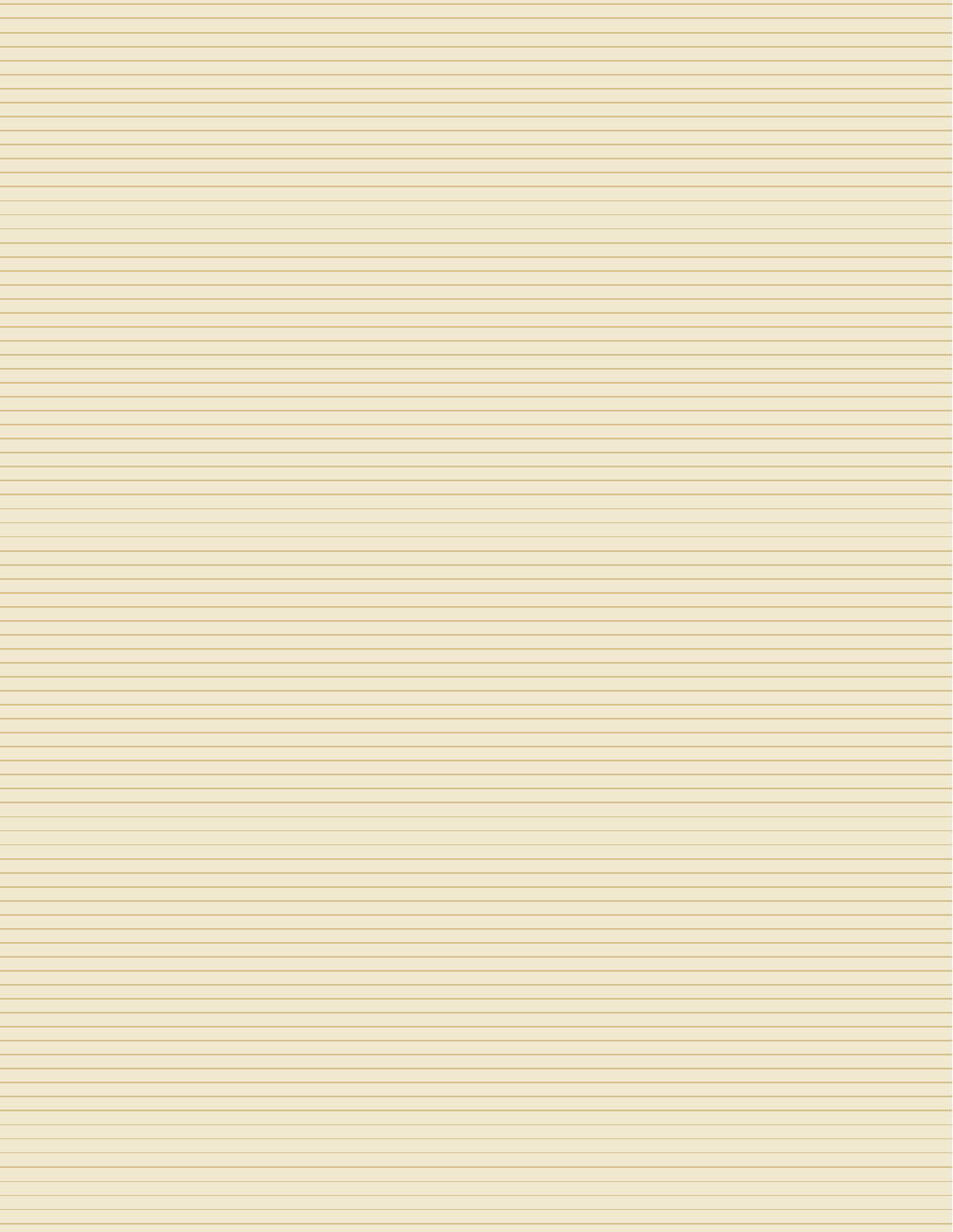UCSUR University Center for Social and Urban Research

## Annual Report July 1, 2006–June 30, 2007

121 University Place Pittsburgh, PA 15260

412-624-5442 Fax: 412-624-4810 E-mail: ucsur@pitt.edu www.ucsur.pitt.edu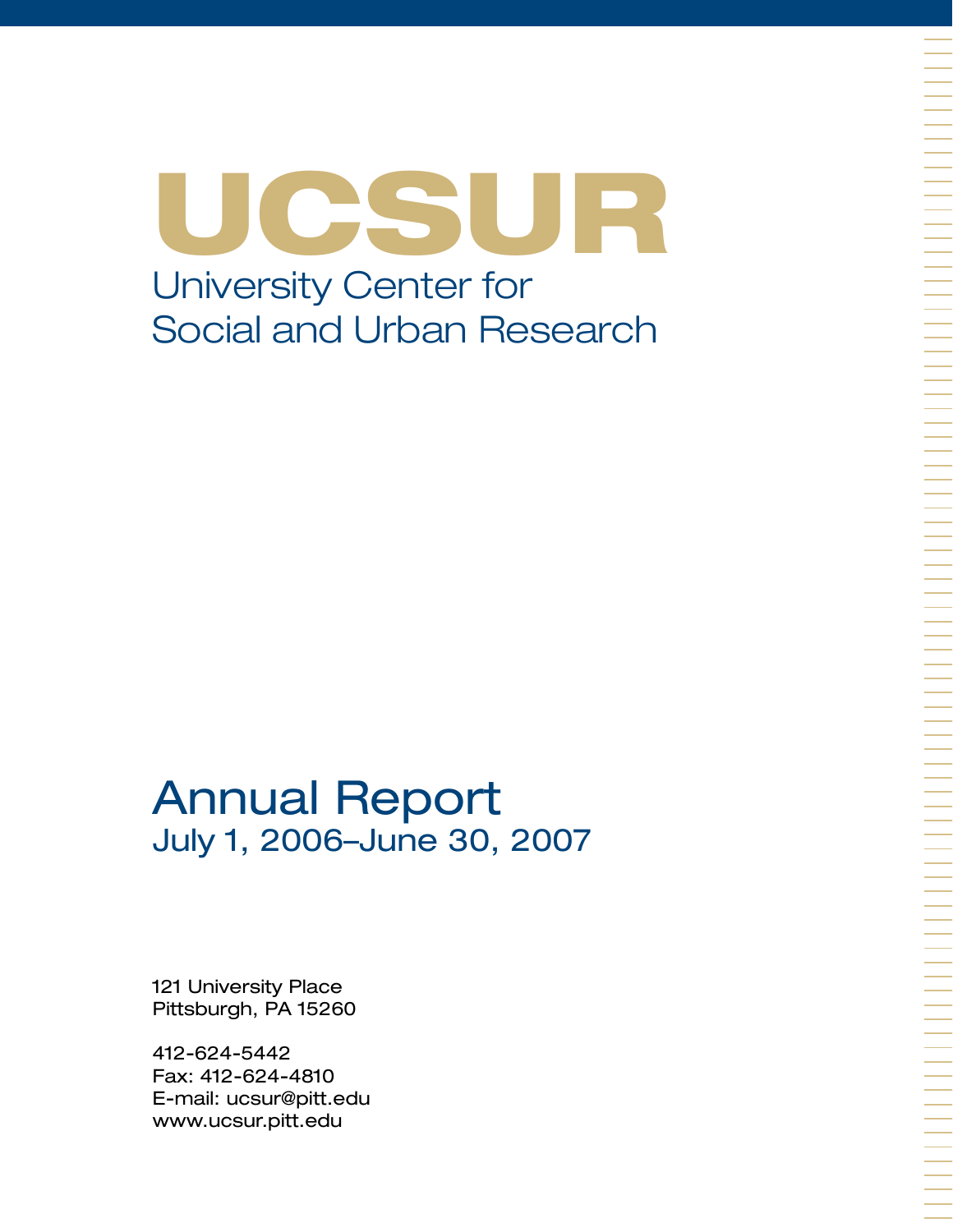# Table of Contents

| ➤ |                                                |  |
|---|------------------------------------------------|--|
| ➤ |                                                |  |
| ➤ |                                                |  |
| ➤ | Survey Research Services and Capabilities 4    |  |
| ➤ |                                                |  |
| ➤ | Geographical Information Systems and           |  |
| ➤ |                                                |  |
| ▶ | Acquisition and Management of Secondary Data 8 |  |
| ▶ |                                                |  |
| ▶ |                                                |  |
| ▶ |                                                |  |
| ▶ |                                                |  |
| ➤ |                                                |  |
| ➤ |                                                |  |
| ➤ |                                                |  |
| ➤ |                                                |  |
|   |                                                |  |

# Who We Are

## University Center for Social and Urban Research

The University Center for Social and Urban Research (UCSUR) was established in 1972 to serve as a resource for researchers and educators interested in the basic and applied social and behavioral sciences. As a hub for interdisciplinary research and collaboration, UCSUR promotes a research agenda focused on the social, economic, and health issues most relevant to our society. UCSUR maintains a permanent research infrastructure available to faculty and the community with the capacity to: (1) conduct all types of survey research and data analysis; (2) carry out regional econometric modeling; (3) analyze qualitative data using state-of-the-art computer methods,

including Web-based studies; (4) obtain, format, and analyze spatial data; (5) acquire, manage, and analyze large secondary and administrative data sets, including Census data; and (6) design and carry out descriptive, evaluation, and intervention studies. UCSUR plays a critical role in the development of new research projects through consultation with faculty investigators.

The long-term goals of UCSUR fall into three broad domains: (1) provide state-of-the-art research and support services for investigators interested in interdisciplinary research in the behavioral and social sciences; (2)

develop nationally recognized research programs within the Center in a few selected areas; and (3) support the teaching mission of the University by mentoring graduate students, postdoctoral students, and junior faculty, teaching courses on research methods in the social sciences, and providing research internships to undergraduate and graduate students. Achieving these goals requires that we continually upgrade and improve the research infrastructure of the Center and that we recruit, develop, and maintain a core staff of investigators capable of being leaders in their fields.

一个人,我们就是一个人,我们就是一个人,我们就是一个人,我们就是一个人,我们就是一个人,我们就是一个人,我们就是一个人,我们就是一个人,我们就是一个人,我们就是一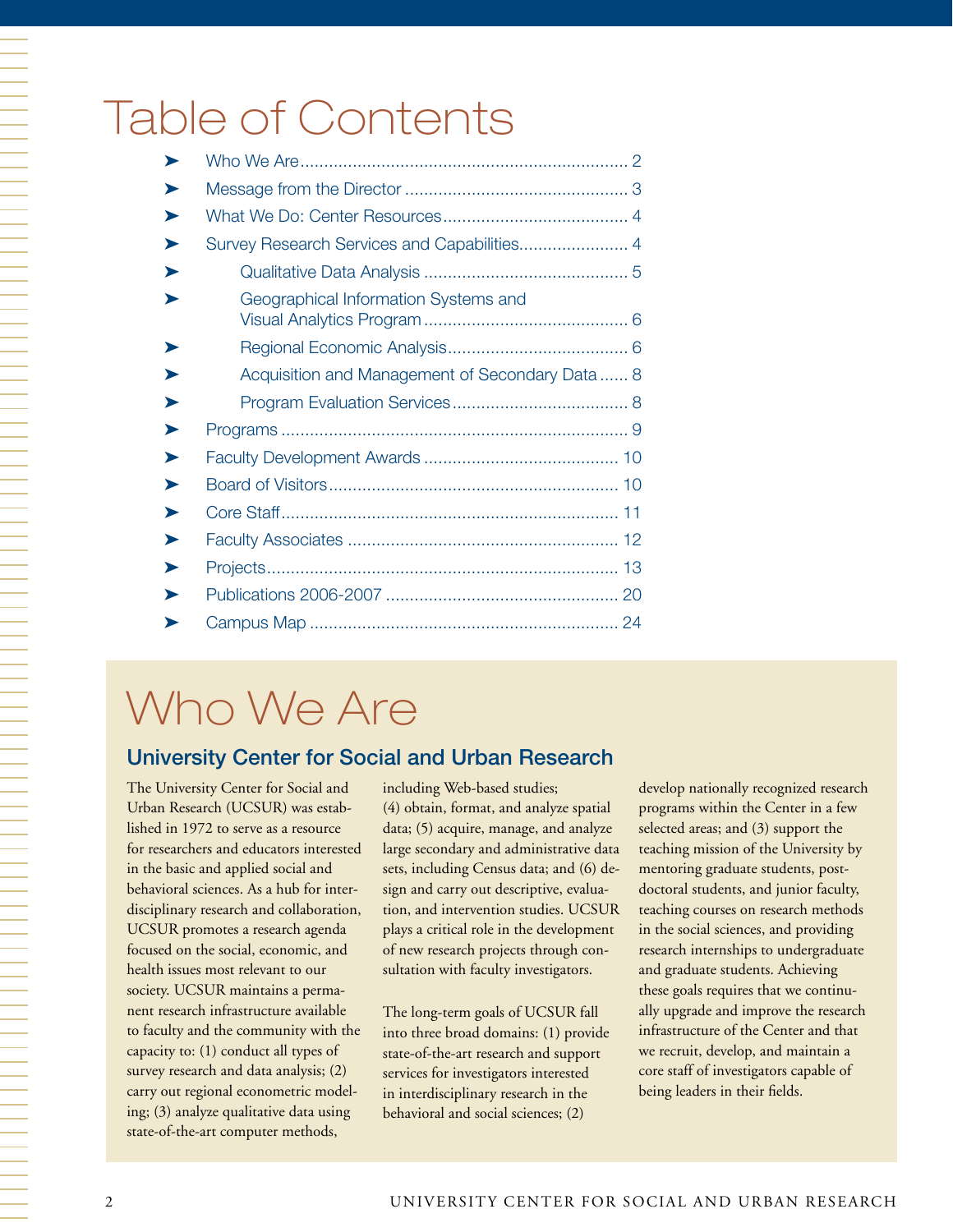# Message from the Director



*Richard Schulz*

I am pleased to share with you an update of activities and accomplishments of the Center for the academic year 2006-2007. The Center continues to aggressively pursue opportunities to enhance its research infrastructure, broaden the range of support services available to faculty and the community, expand the participation of faculty and graduate students in Center research programs, and strengthen University-community collaborations. The Center continues to serve as the interdisciplinary crossroads for schools throughout

the University and has become a major resource in mentoring and supporting the research careers of junior faculty and post-doctoral students. More than 60 research projects involving most of the schools of the University have been carried out, and several dozen graduate students, postdoctoral fellows, and junior faculty have been mentored by Center staff. Finally, the Center had an impressive record of academic achievement this year, including more than 70 peerreviewed journal publications and 18 book chapters. Center staff also edited the *Encyclopedia of Aging,* 4th edition.

Two years ago, we launched several new initiatives, including a program in computerized qualitative data analysis, which I'm

pleased to report has become a major success within the University. More than a dozen projects that use these services are under way. The Graduate Certificate Program in Gerontology also has exceeded our expectations in terms of enrollment and scope. A specialty track in mental health and aging is being developed. Our multidisciplinary research program on human suffering continues to expand, with new external grant support and the addition of a post-doctoral fellow to the research team. The Center remains committed to continued self-assessment and improvement, and we look to your input and guidance for shaping the future development of the Center.

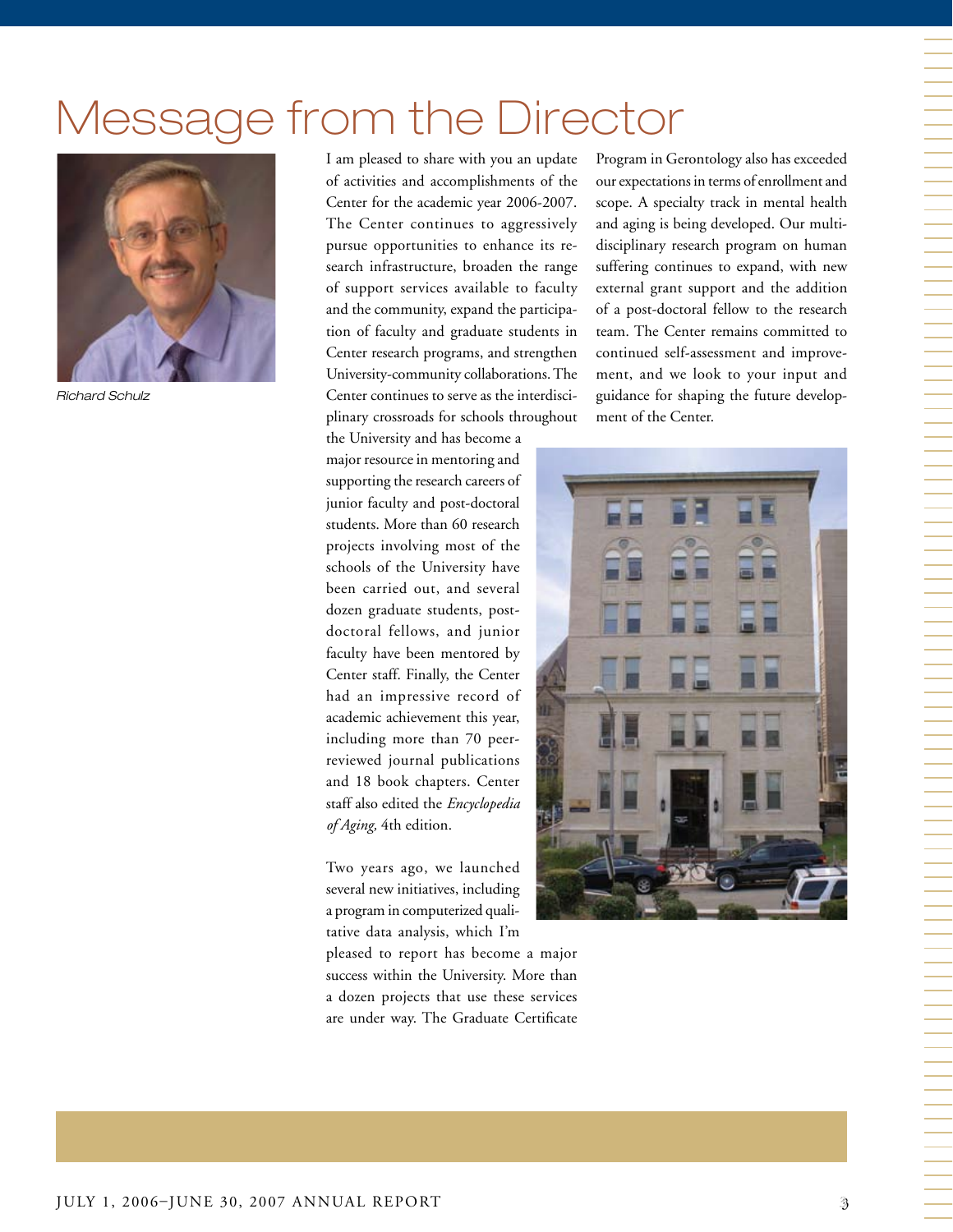# What We Do: Center Resources

## Survey Research Services and **Capabilities**

UCSUR provides survey research services through the Survey Research Program (SRP). SRP maintains a highly experienced staff of survey professionals, trained interviewers, and data-management specialists. SRP services are available to faculty, staff, and students throughout the University and to local, state, and federal agencies and others working in the public interest.

SRP is able to carry out any or all phases of a survey research project, including sample design, questionnaire design, data collection, data processing, statistical analysis, and reporting. SRP staff members have the training and experience to design scientifically valid studies customized to client research needs. SRP can help clarify study objectives and provide advice on how to obtain the highest-quality data within available resource constraints. More specifically, SRP provides assistance in the following areas:



#### Sample Design

The SRP staff provides advice on sampling methodology and sample size to meet study objectives and budget. Services include in-house development of specialized sample frames or consultation with commercial sampling firms to obtain appropriate samples. Examples of the types of samples provided include the following.

- • **Random digit dialing (RDD) samples:** particularly suited for telephone surveys of the general population, computer-generated telephone numbers are used to target specific geographic areas, including both listed and unlisted phone numbers. RDD sampling is available for any region of the United States.
- • **Targeted/listed samples**: samples to reach specific subgroups or rare populations. These are useful for telephone recruitment of participants for larger studies. They also are used for supplementing RDD samples with oversamples of rare populations.

#### Data Collection Methodology SRP staff can provide the following:

- Advice on the most productive and cost-effective methods of data collection (mail, telephone, in-person, or Internet/Web-based)
- Specification of procedures for maximizing response rates within the framework of available resources. For example, establishing recommended number of attempts to contact respondents, securing initial cooperation, following up on incomplete interviews, converting refusals into acceptances, and using mixed-mode designs.

#### Questionnaire Development

The SRP staff can provide assistance with all aspects of the development of a reliable and valid instrument, including the following:

- • Writing, formatting, and ordering questions.
- Asking sensitive questions.
- Pre-testing an instrument.



## Interviewing and Data Collection SRP conducts local, regional, and national telephone and mail surveys with general

and special populations, as well as in-person surveys in southwestern Pennsylvania. SRP also conducts Internet/Web-based surveys.

SRP relies on a pool of experienced interviewers for telephone and in-person surveys. Interviewers include undergraduate and graduate students, as well as non-students under the management of senior field work supervisors.

#### **Interviewer training and quality**

**control**: Interviewers are trained in general and project-specific interviewing techniques, such as maintaining objectivity, reading questions as written, and securing respondent cooperation. Training involves a combination of lecture, written hand-outs, video instruction, and role playing. Interviewers are monitored continuously during data collection for quality assurance, and periodic re-training sessions occur as necessary.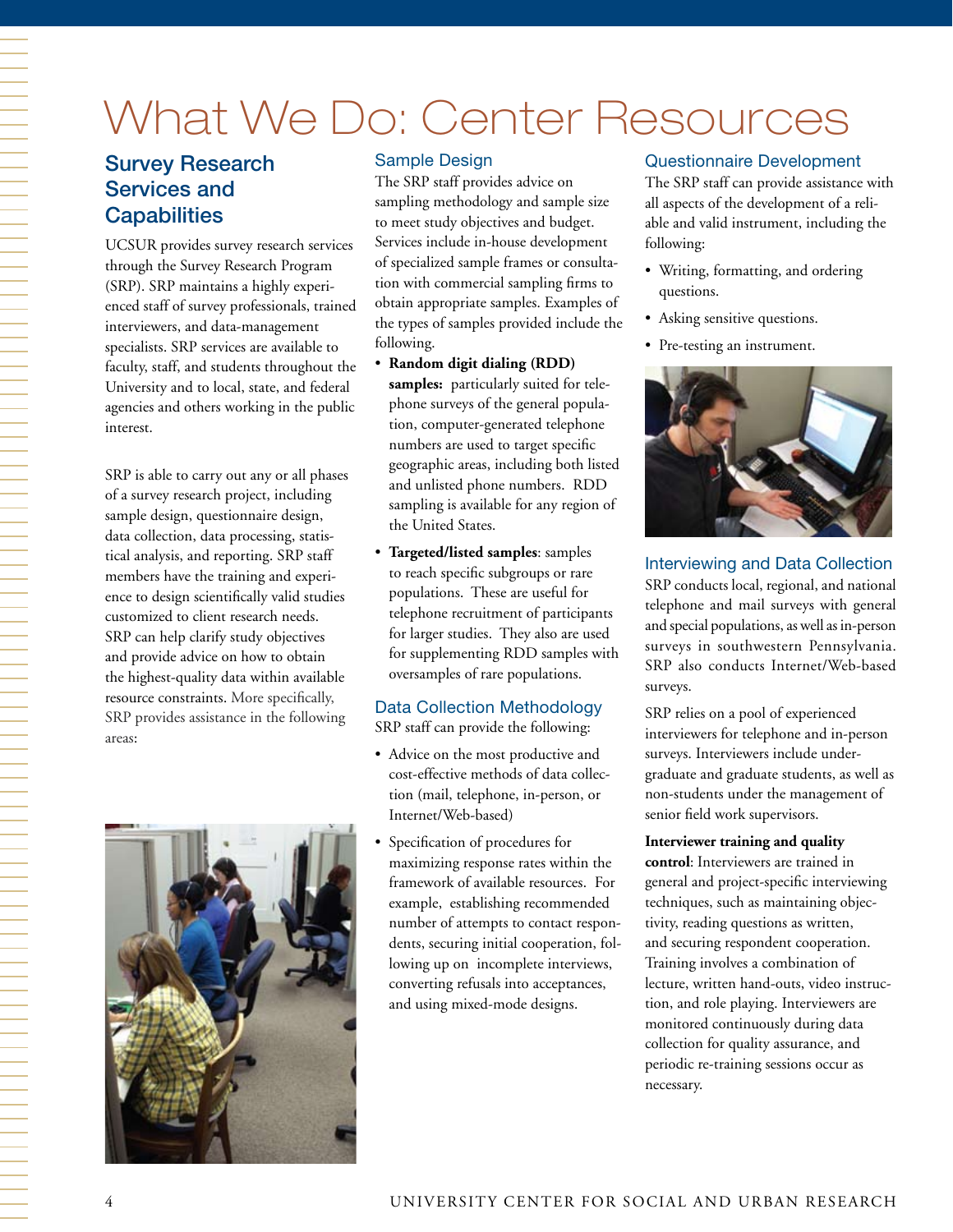#### **Computer-assisted telephone**

**interviewing**: A 32-line phone bank at UCSUR is dedicated to a computerassisted telephone interviewing (CATI) system. Interviewers read questions as they appear on screen and enter respondents' answers directly into the computer. CATI allows automatic handling of complex question contingencies, sample management, and call scheduling.

**Web-based data collection**: SRP has the capability to conduct Web-based surveys and other online data collection and management. UCSUR operates secure servers that host such activities.

#### **Additional data collection services**:

Telephone surveys using paper-and-pencil methodology, mail surveys, and in-person surveys in southwestern Pennsylvania are also available.

#### Data Management

Using a variety of computer programs, languages, database-management software, and operating systems, SRP staff members are available to perform a number of data-management functions, including database development, editing, coding, and survey data processing. The SRP staff also has the capability to integrate survey respondent data with GIS-based spatial data and with other secondary data sources.

#### Statistical Analysis of Survey Data

SRP staff can perform statistical analyses of survey data, ranging from simple tabulations to relatively complex statistical modeling using a variety of statistical packages. Analytic capabilities include the following:

- • Descriptive statistical analyses of survey responses, including calculations of sampling error, and statistical adjustments for unequal selection probabilities and non-response
- • Cross-classification analyses with demographic or other predictive factors
- Multivariate analyses, including ANOVA, factor analysis, linear and non-linear regression, logistic regression, categorical methods, and structural equation modeling
- • Longitudinal analyses

#### Report Preparation and **Presentation**

SRP staff members have experience in the production of a variety of reports.

- • Simple tabulations
- • Executive summaries
- • In-depth narrative report
- • Oral presentation of results to interested parties

## Qualitative Data Analysis

From biomedical, public health, and educational research to the behavioral, computational, and social sciences and beyond, effective qualitative data analysis plays a critical role. Accurate and reliable coding using computers is central to the qualitative analysis process. For new and experienced researchers, learning advanced project-management skills or even software basics adds hours of struggle in trial-and-error sessions.

Experienced coders can deliver the data you need in a timely and expert manner, without the struggle. For this reason, we have created the Qualitative Data Analysis Program (QDAP) as the newest program initiative at UCSUR. Drawing on a unique blend of expertise in qualitative data analysis, ongoing collaboration with computer scientists, and several years of funded research, QDAP offers a rigorous approach to analyzing text and managing projects.

#### Value-Added Coding

We can code text from a wide variety of sources.

Original material for analysis might include in-depth interviews, openended survey answers, field notes,

transcripts from focus groups or Web logs (blogs), e-mails, Web site content, results from database searches (such as LexisNexis™), congressional testimony or other historical texts, and a host of other unstructured but digitized text data sets. QDAP employs only University of Pittsburgh graduate students and UCSUR professional staff trained in using ATLAS.ti (www.atlasti.com). ATLAS.ti is a PC-based workbench that supports project management, enables multiple coders to collaborate on a single project, and generates output that facilitates the analysis process.

Provide us with the raw data and your analytical vision. We will work with your research team to craft a plan with a tailored methodology designed to code the text for key concepts and relationships. This allows you to focus on the larger analytical questions while we quickly and reliably extract the data that you tell us you need to reach valid inferences.

We offer professional support for key project-management tasks:

- • Focus groups and interviews
- Audio transcription
- • Data preparation, cleaning, and management
- Codebook development and testing
- Online coding adjudication
- Rater reliability and validity reporting
- • Results analysis and expression

QDAP will provide you with a team of trained coders and a graduate student or UCSUR staff project manager. We also work collaboratively with the qualitative research consultants at ResearchTalk Inc., preparing researchers and their students to be more fluent in the project life cycle using ATLAS.ti.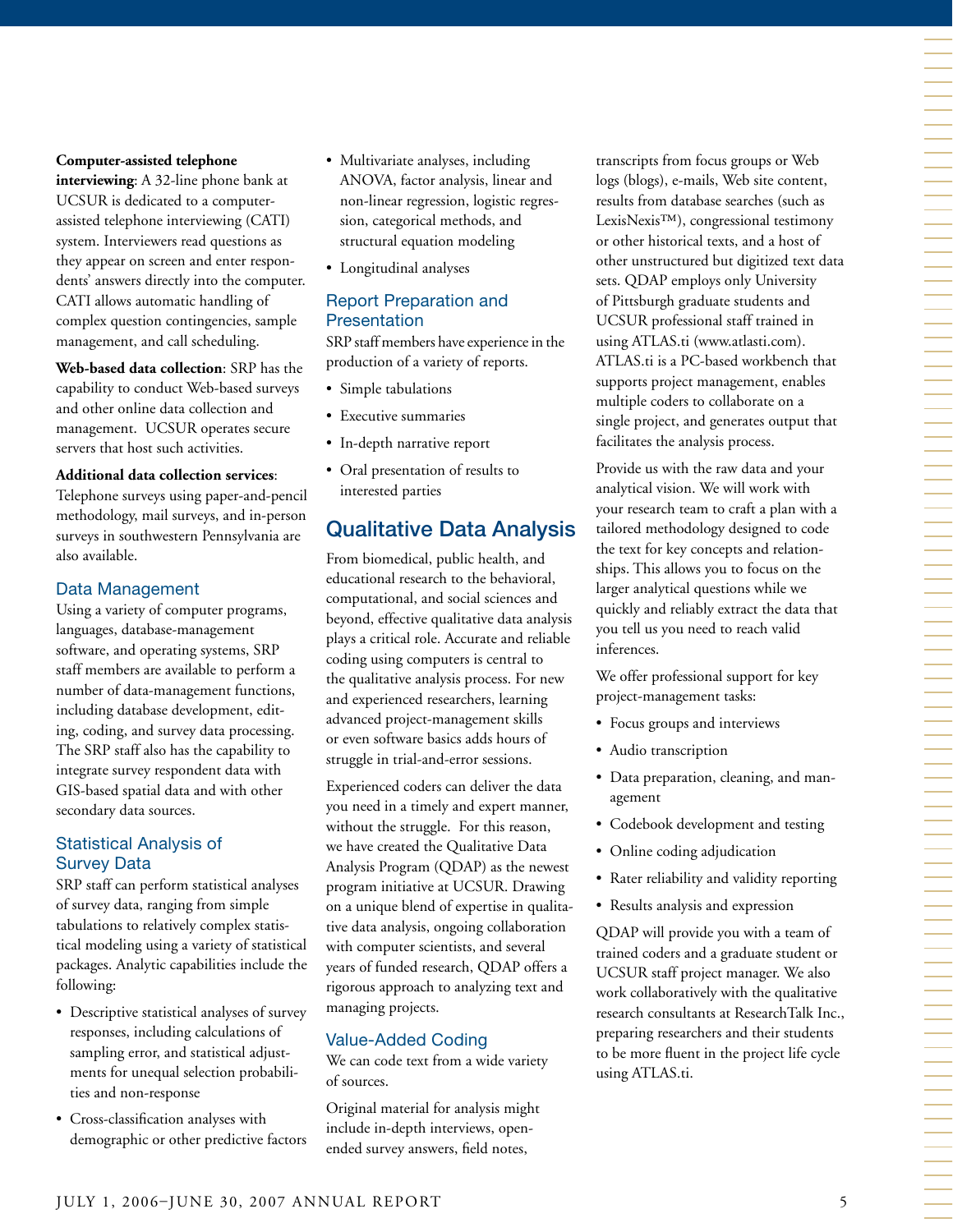## What We Do: Center Resources, continued

#### Reliable Observations of Phenomena

We offer a robust mix of existing and experimental tools, careful iterative techniques, and energetic, participatory training. Our goal is to work with researchers interested in generating studies with significant and accurately reported inter-rater agreement rates. QDAP's professionally trained coders and project managers, in combination with UCSUR's professional staff, will lend objectivity and external validity to your qualitative project.

## Geographic Information Systems and Visual Analytics Program

#### Geographic Information **Services**

A Geographic Information System (GIS) is an information system designed to work with data referenced by spatial or geographic coordinates. GIS technology has proven to be invaluable in many areas of application, including municipal and federal government operations, health care, business management, and the social and natural sciences. It is a complex technology with many subtle nuances and requires considerable training, tools, and experience to fully exploit.

#### Visual Analytics

Visual Analytics (VA) is the use of graphical, image, and other pictographic techniques to display and navigate large sets of data for the purpose of discovering relationships among the data. Analysts are quickly overwhelmed by large listings or tables of data. Through visualization techniques, millions of data points can be summarized in displays such as dashboards, maps, and diagrams. Color, size, position, orientation, and other features are used to represent characteristics of the data. Specialized tools have been developed to highlight relationships and changes in relationships. Anomalies are

easily detectable. Real time and varying data can be shown by animation.

#### Services Provided

- • GIS needs analysis
- GIS design and implementation
- • Custom GIS programming
- • Digital spatial database design, development, and maintenance
- Network analysis
- • Global positioning systems
- • Web-based systems
- Spatial and simulation modeling
- • Integration of artificial intelligence techniques
- Consulting
- Training
- Education
- • Satellite and aerial imagery
- • System integration
- Real-time GIS

#### **Experience**

UCSUR has decades of experience in applying GIS technology to many situations. Our efforts have consistently withstood the test of time and post-project scrutiny. Refer to our Web site for specific examples: www.ucsur.pitt.edu



*Sample analytic map showing where impoverished students reside.*

## Regional Economic Analysis

UCSUR studies major economic and demographic trends in the Pittsburgh region in the national context. The policy consequences of such shifts, especially the strategies for economic development and job creation, are analyzed. In addition to the performance of the regional economy, specific strategic economic sectors are analyzed through in-depth studies. The results of such studies are disseminated widely to the region's policymakers and relevant organizations. The program also fosters the development of new methods of data collection and analysis as well as scholarly publications by participating faculty, research staff, and graduate students.

Urban Regional Analysis has been an important element of UCSUR's commitment to providing regional economic policy analysis capabilities to policymakers and the academic community.

#### The Pittsburgh Regional Economic Model

The Pittsburgh Regional Economic model is a large-scale regional econometric model developed by Regional Economic Models Inc. (REMI) and supported by UCSUR in partnership with the Southwestern Pennsylvania Commission. The REMI model provides a powerful framework for economic analysis related to structural change in the Pittsburgh region and complements a variety of activities undertaken by the Center. The Center continues to maintain this model and provide support to local agencies as needed as part of the need for quality regional economic forecasting and impact analysis in the region.

The Pittsburgh REMI model is calibrated by UCSUR staff based on local conditions and our 11 years of experience with applying the model to the Pittsburgh region. The capability to forecast future regional economic conditions and con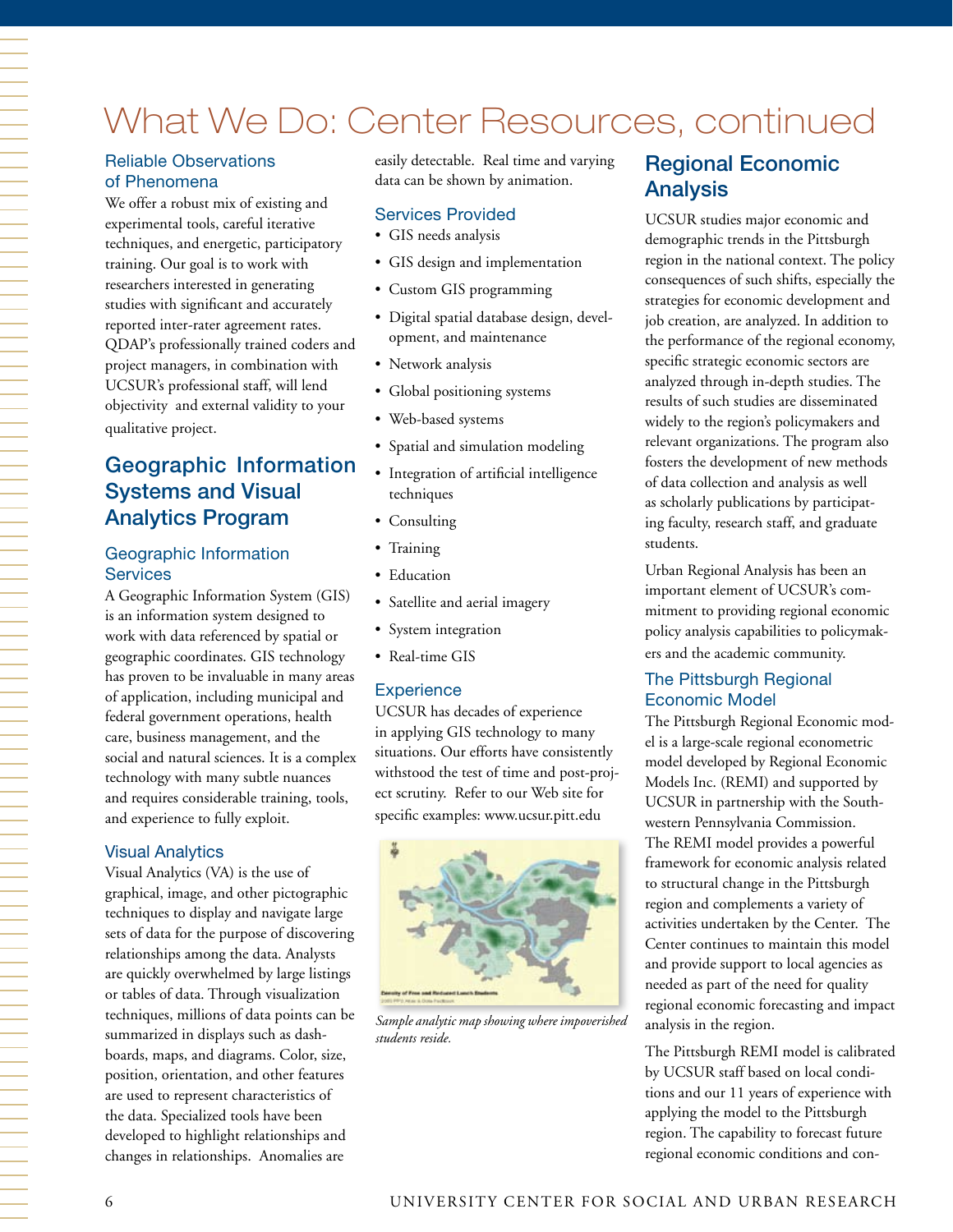duct detailed impact analysis of potential changes in the regional economy is unique in the region.

The model includes the seven-county Metropolitan Statistical Area (Allegheny, Armstrong, Beaver, Butler, Fayette, Washington, and Westmoreland) plus Greene and Indiana counties. The model enables us to analyze economic and demographic impacts across southwestern Pennsylvania. Recently, the REMI model was used for projects for the University of Pittsburgh Cancer Institute, Allegheny Places—The Allegheny County Comprehensive Plan, and the Taxpayer Return on Investment in Pennsylvania Public Libraries Study.

#### Support of the Southwestern Planning Commission

UCSUR continues to support the Southwestern Planning Commission (SPC) in developing its forecast of regional population and employment for the region. This is a primary function of the REMI model, which is essential to the project because of its extensive demographic modeling capability. The UCSUR staff provides technical and research consulting to SPC to aid its use of the REMI model and production of as accurate a forecast as is possible for the region. The SPC needs the baseline forecasts and the REMI model to evaluate a range of transportation projects for the region and decide on funding priorities. The SPC also is required by federal mandate to provide 30-year projections of population and employment to the Department of Transportation as part of its planning process.

#### Workforce Development and Labor Demand Tracking

The Center uses ES-202 employment data collected by the state of Pennsylvania to provide a crucial source of labor-supply information needed by local business and government leaders. As the labor supply tightens nationally and lo-

| For 200                                                                                                                                                                                                                                                                                                                                                                                                                                                                                  |
|------------------------------------------------------------------------------------------------------------------------------------------------------------------------------------------------------------------------------------------------------------------------------------------------------------------------------------------------------------------------------------------------------------------------------------------------------------------------------------------|
| <b>Executive of Pointwick</b><br>PITTSBURGH ECONOMIC QUARTERLY                                                                                                                                                                                                                                                                                                                                                                                                                           |
| Columnist Courtes for Service and Extrem Museums                                                                                                                                                                                                                                                                                                                                                                                                                                         |
| <b>UCSUR INTRODUCES QUALITY OF LIFE SCRIET</b><br>by Scott Bowls and Salary Detailed<br>party federation per by payment                                                                                                                                                                                                                                                                                                                                                                  |
| plays defining providing accounts<br>LCT/LTL is placed to measure in<br>and postal Lababies - Reachastic of Lite<br>are Freehands treater of Life Samos<br>when will play as a payme bank<br>The banding of L.O. serves sentences was<br>POSTER THEN BUILTING<br>and changes in many tasker is the Plant<br>portrait trajected to part and to 63 to colli-                                                                                                                               |
| Frankening Cheese to the Angeles, 4<br><b>Burgh Aspires</b><br><b>Brown policyle</b><br>The Gradity of Lab saves the late of<br>The Goality of Life street will be<br>ting confident indicate a competition<br>pose at reported statement of these<br><b>Reported Prop Country</b><br>programs to prope the conditions of a<br>profit check specifica will have structured<br>plan and to purple. Package aus<br>work is the Pastwood export. Many                                       |
| and of the firm comes in the names in the<br>aces of the parent harbots sympathy<br>and when the and sometimes to the<br>de localizata companho policido<br>and) by someth. The Patrimond Lan<br><b>American ad local patricia</b><br>can train approvement by the Municial Angele<br>prompt to the fourthful, machiner and auduling the                                                                                                                                                 |
| Foundation in 1997 and 1999. To see<br>provided from small wheel income on<br>Figure 1. Alleghore County Business Bureaux of 018 PA Registe<br>police in the new is fundamental<br>partiest tellight by present offereigns to the<br>and Lord Community as a Print of Lord<br>personal parts by imposited pay-                                                                                                                                                                           |
| art to environment. An interested<br><b>University and Sharps Sudveyors of their</b><br>beigh becomes historiche of Pali-<br>÷<br>۰<br>hand From 1998, 23 noted Tutcher<br>×<br>and of the processing contexts, an oldered<br>٠<br>gant.                                                                                                                                                                                                                                                 |
| the wing of knowledge building produc-<br>$\frac{1}{2}$<br>٠<br>post and instrument all could bene<br>۷<br>point of Hart tools in the local of its<br>projects about to the Phonicarph Practacy and                                                                                                                                                                                                                                                                                      |
| ۰<br>the band salesty increased man gas-<br>٠<br><b>Contract of America</b><br>ú<br>$\rightarrow$<br>and to "                                                                                                                                                                                                                                                                                                                                                                            |
| PITTIN WAS COLLEGE GROUNDS SWALLD I SAW OR SECTIO I GO?<br><b>Walter Park and Threader marketing</b><br>had not why as more unless graduate<br>strated in framedy (inclusional limit<br>over them by Normal Project County<br>soly Variating the Boat Boat                                                                                                                                                                                                                               |
| there has most productive deaths which<br>stud fort repudem does for all<br>tion (Take Edwards) was The Title-<br>to live and work? And how over they for<br>pened bullyheads that uses plans<br>trough Region' (May 1981). This report<br>primated to minute to the name where<br>the materials constraint programs by<br>the woman for worth of a contract with<br>the straight college! There are real<br>pane, dud stream of States pan, by<br>phone and become survey standarded in |
| portion for men were not your one<br>maker counter-they conserved to Print and<br>WHY OF \$195 paints guideline of their<br>and) representing a Technical County<br>a inflationalists and has been plan-<br>Follow an about a based<br>sellon studies galaxies pubasiels<br><b>Electronic Actuals</b><br>of Prachards, Campbi McBox, and<br>from in schoolst and schools, book-<br>have & Harris Cardys Rev. and<br><b>House</b>                                                         |
| constitution income painter                                                                                                                                                                                                                                                                                                                                                                                                                                                              |

cally, the ability to attract new businesses is becoming more and more dependent on the quality and quantity of the local labor force. This data source provides the Center with an opportunity to improve labor-force information and analysis for the policymaking organizations in the region.

#### Pittsburgh Economic Quarterly

UCSUR continues to publish *Pittsburgh Economic Quarterly* (*PEQ*) to support organizations and staff involved with economic development throughout the region. The goal of *PEQ* has been to highlight the important economic trends that impact the regional economy and the competitiveness of local industries. *PEQ* is an extension of the continuing work

done at UCSUR. Each issue includes the latest data on regional employment and economic conditions. Feature articles cover a variety of issues relating to the regional economy and how it is changing, along with analyses of other economic and social factors that directly impact the future of the region. *PEQ* has had significant positive response and has filled a major need in the region for ongoing study of current economic trends. Recent issues of *PEQ* addressed these key topics:

- • Allegheny County demographic and housing trends
- Pennsylvania population changes and reapportionment
- Pittsburgh's foreign-born population
- Latino immigration
- Recent migration trends in Pittsburgh
- The roots of Pittsburgh's financial crisis
- Prime opportunities for minority contracting
- Suppliers to the steel industry
- Daytime population in the City of Pittsburgh
- Neighborhood characteristics and satisfaction in Allegheny County
- REMI forecast for the Pittsburgh region
- Trends in property tax revenue
- Highlights from the American Housing Survey

*UCSUR also conducts demographic, economic, and policy research and analysis and reports on secondary data and data trends relevant to the Pittsburgh region, both alone and in combination with various primary data sources. The research is reported through a number of venues, including research reports and newsletters, such as PEQ.*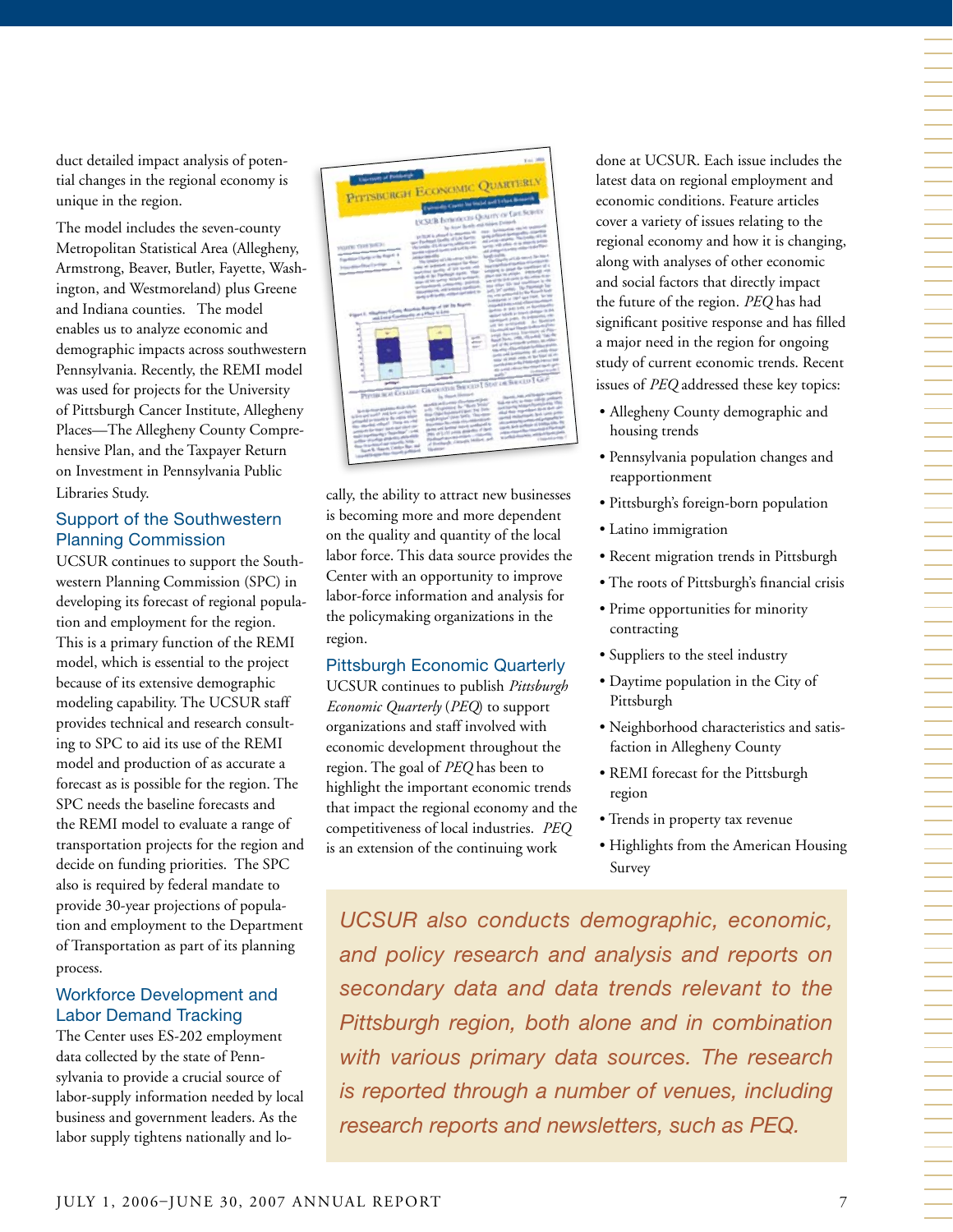## What We Do: Center Resources, continued

## Acquisition and Management of Secondary Data

UCSUR provides assistance for secondary data acquisition and management to the academic community and to the Pittsburgh region as a whole. As an affiliate of the Pennsylvania State Data Center, the official source of demographic and economic data for the state, UCSUR is a repository for electronic and printed Census information, including Census 2000 data. UCSUR also acquires and maintains a variety of government statistics, economic and labor market data, and other types of secondary information on a regular basis. The information is available to the academic community and to the general public.

The data-acquisition and management services UCSUR provides include the following:

- • Assistance for individuals and organizations interested in acquiring secondary data stored at UCSUR
- • Assistance in locating and acquiring a variety of other types of secondary information
- • Expertise and consultation in the appropriate use and understanding of various secondary data sources
- • Evaluation and interpretation of policy-relevant secondary information data for government, business, labor, media, and other organizations

## Program Evaluation **Services**

UCSUR can assist faculty at the University of Pittsburgh and community agencies with their program-evaluation needs. We provide assistance in developing and designing evaluation plans, collecting and analyzing data, and writing evaluation reports. Depending on the focus of the project, the services can be provided by the Survey Research Program, Qualitative Data Analysis Program, Urban and Regional Analysis Program, or Gerontology Program.

UCSUR's interdisciplinary staff has evaluation experience in a wide range of content areas, including social service programs, behavioral and mental health services, public health programs, and educational services. UCSUR has conducted evaluations on family support, home visiting, after-school and youth development, conflict resolution, developmental disabilities, maternal and child health, fatherhood, and parent education programs, among many others.

In addition, UCSUR has expertise in developing and implementing management information systems and needs assessments. UCSUR provides training and technical assistance to increase the capacity of staff to carry out evaluations, either independently or in collaboration with program-evaluation specialists.

Specific evaluation services offered include the following:

- • Development of evaluation designs, including process and outcome evaluations
- Assistance with program design, focusing on connecting program activities to expected outcomes (program logic models)
- • Needs assessments
- • Selection of appropriate outcomes and measurement methods
- • Identification of assessment instruments
- • Development of surveys for program evaluation
- • Data-analysis consultation and research design
- • Referral to evaluation consultants with expertise in specific content areas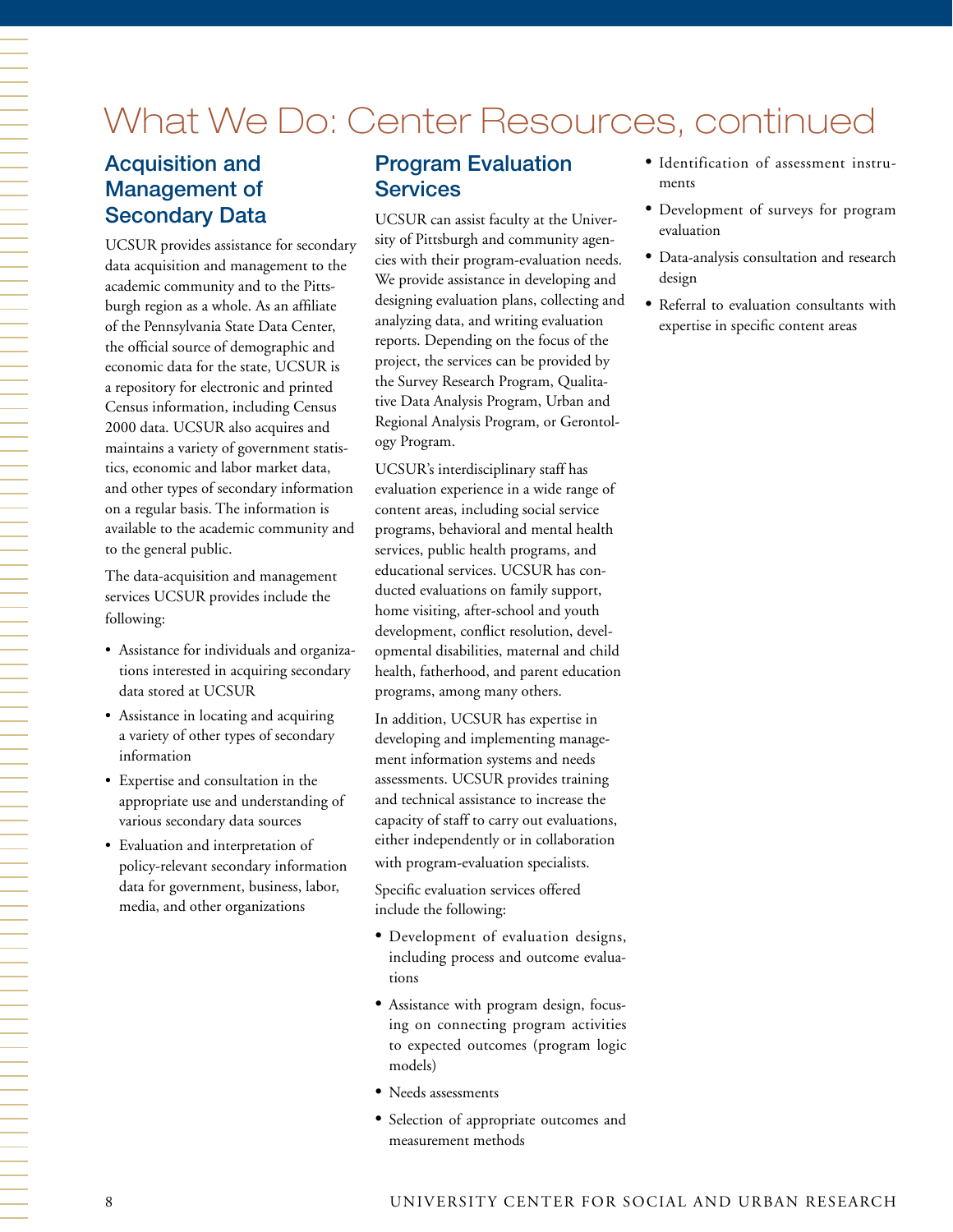*In response to faculty interests and current domestic policy issues, UCSUR develops interdisciplinary research programs that address regional and national policy issues. The resources described in the previous section are provided by one or more of these programs. As new policy issues emerge, UCSUR is prepared to facilitate and coordinate the development of additional programs identified by interested faculty. Existing research programs include the following:*



## Geographic Information Systems and Visual Analytics Program Program Director:

**Ken Sochats**

Provides analytical services relating to mapping and visual display. Program staff has expertise in creating sophisticated maps and analyzing and mining extremely large databases. The staff has expertise in applying these techniques to a wide variety of disciplines, including education, medicine and health, crime, and emergency management.

## Gerontology

Program Director: **Richard Schulz**

Associate Program Director: **Lynn Martire**

Supports and coordinates multidisciplinary study of aging. The program aids communication and proposal development and operates as the information hub for research, training, and aging-related services throughout the University. Although the main focus of the program remains on the psychosocial and health policy aspects of aging, faculty also are actively involved in gerontology training, basic cognitive science research, and epidemiologic studies of the elderly.

## Qualitative Data Analysis Program (QDAP)

Program Director: **Stuart W. Shulman**

Offers a rigorous approach to focus groups and interviews; audio transcriptions; data preparation, cleaning, and management; codebook development and testing; online coding adjudication; rater reliability and validity reporting; and results analysis and expression.

## Survey Research Program (SRP)

Program Director: **Scott Beach**

Maintains a highly experienced staff of survey professionals, trained interviewers, and data-management specialists. Survey Research Program (SRP) services are available to faculty, staff, and students throughout the University and to local, state, and federal agencies and others working in the public interest. SRP offers the capability to execute any or all phases of a survey research project, including sample design, questionnaire construction, data collection, data processing, statistical analysis, and reporting.

## Urban and Regional Analysis

#### Co-Program Director: **Ralph L. Bangs**

Co-Program Director: **Sabina Deitrick**

Promotes scholarly analysis of urban and regional problems. Its multidisciplinary research, which is local, national, and international in character, touches on issues that further our understanding of the causes and consequences of economic and social change, enhances the analytic basis for public policy decisions, and aids in the evaluation of policy alternatives.

*Projects conducted in all of these areas illustrate the Center's commitment to enhancing scientific understanding of social phenomena while generating information for improved policymaking in the public and private sectors.*

一个人的人,我们就是一个人的人,我们就是一个人的人,我们就是一个人的人,我们就是一个人的人,我们就是一个人的人,我们就是一个人的人,我们就是一个人的人,我们就是一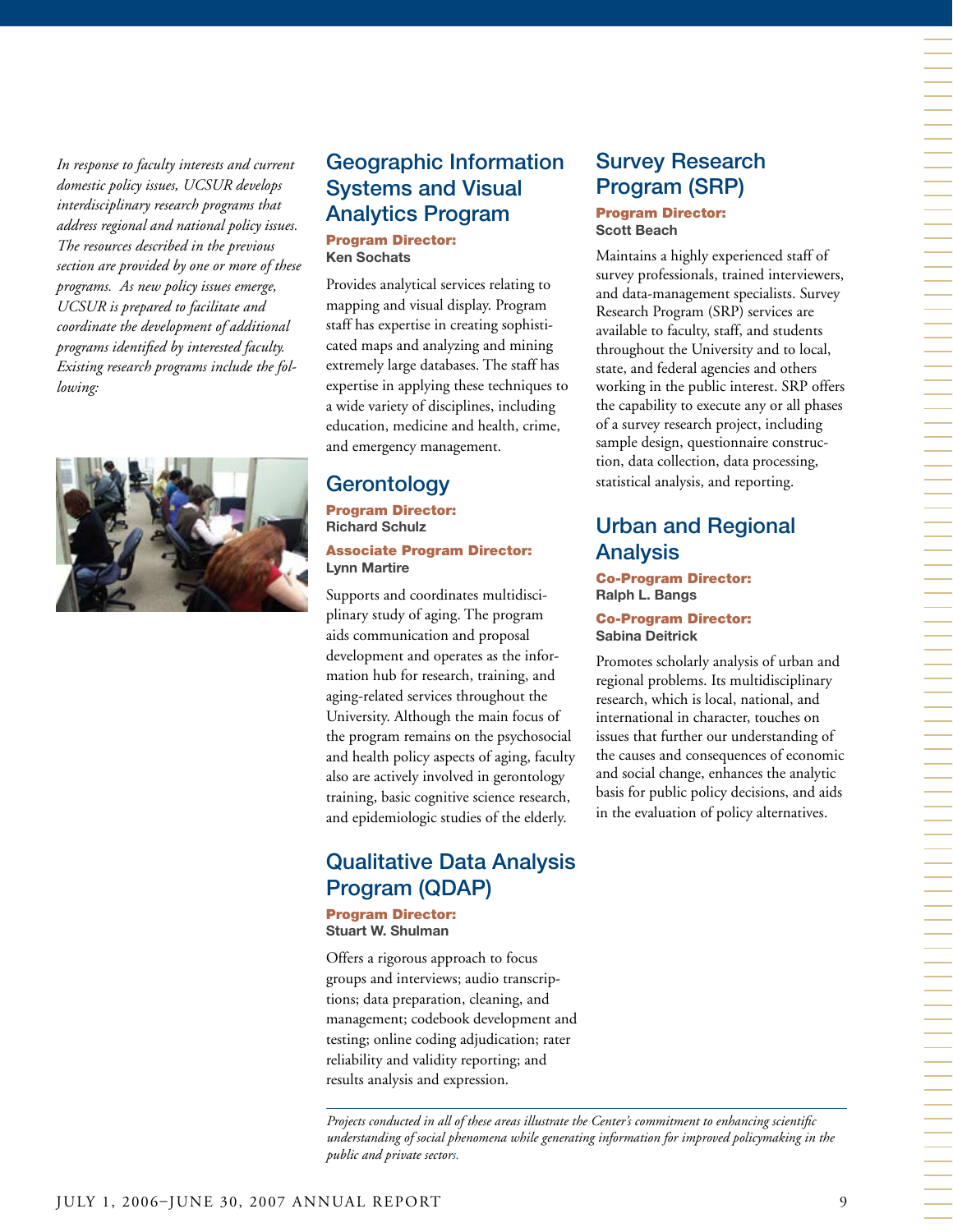# Faculty Development Awards



*Steven D. Manners*

In memory of Steven D. Manners, who began working at the Center in 1974 and served as its assistant director from 1989 until his death in September 2000, UCSUR initiated a Faculty Development Awards program in recognition of Mr. Manners' contributions to the Center and the University community.

UCSUR offers annually two awards of as much as \$10,000 each. Faculty may apply for awards in two categories: (1) research development grants to support pilot research in the social, behavioral, and policy sciences; and (2) infrastructure development awards aimed at enhancing faculty capabilities to carry out interdisciplinary research in the social, behavioral, and policy sciences.

2007 awardees: Patricia Isabel Documet, assistant professor, Behavioral and Community Health Sciences; Jeffrey Shook and Michael Vaughn, assistant professors, School of Social Work

2006 awardees: Shanti Gamper-Rabindran and Aaron Swoboda, assistant professors, Graduate School of Public and International Affairs; Larissa Myaskovsky, core faculty, VA Pittsburgh Healthcare System

2005 awardees: Charlotte Brown, associate professor, Center on Race and Social Problems; Bruce S. Ling, assistant professor, Institute for Doctor-Patient Communication; Eva Marie Shivers, assistant professor, School of Education

2004 awardees: Ellen Olshansky, professor, School of Nursing; Seung-Hyun Yoo, research assistant professor, Graduate School of Public Health; Susan Zickmund, assistant professor, Department of Medicine

Because of the large number of 2003 applications, UCSUR funded six awards. 2003 awardees: Pamela Peele, associate professor, Health Economics; William Klein, assistant professor, Psychology; Daniel Rosen, assistant professor, School of Social Work; Lisa Brush, associate professor, Sociology; Audrey Murrell, associate professor, Joseph M. Katz Graduate School of Business; Jeannette Trauth, assistant professor, Graduate School of Public Health

2002 awardees: Maureen Porter, assistant professor, Administrative and Policy Studies; Scott F. Kiesling, assistant professor, Linguistics

2001 awardees: Miriam Hertz, assistant professor, Health Information Management/Rehabilitation Science and Technology; and Paul E. Griffiths, professor, History and Philosophy

# Board of Visitors

#### Michael A. Bryson

Chair, UCSUR's Board of Visitors Mellon Financial Corporation Pittsburgh, PA

#### Anderson Dodd Smith, PhD

Georgia Institute of Technology Atlanta, GA

#### Earl F. Hord

University of Pittsburgh Board of **Trustees** Pittsburgh, PA

#### James House, PhD

ISR, University of Michigan Ann Arbor, MI

Larry C. Ledebur, PhD Cleveland State University

Cleveland, OH

#### Cynthia L. Roth

Vice Chancellor, University of Pittsburgh Pittsburgh, PA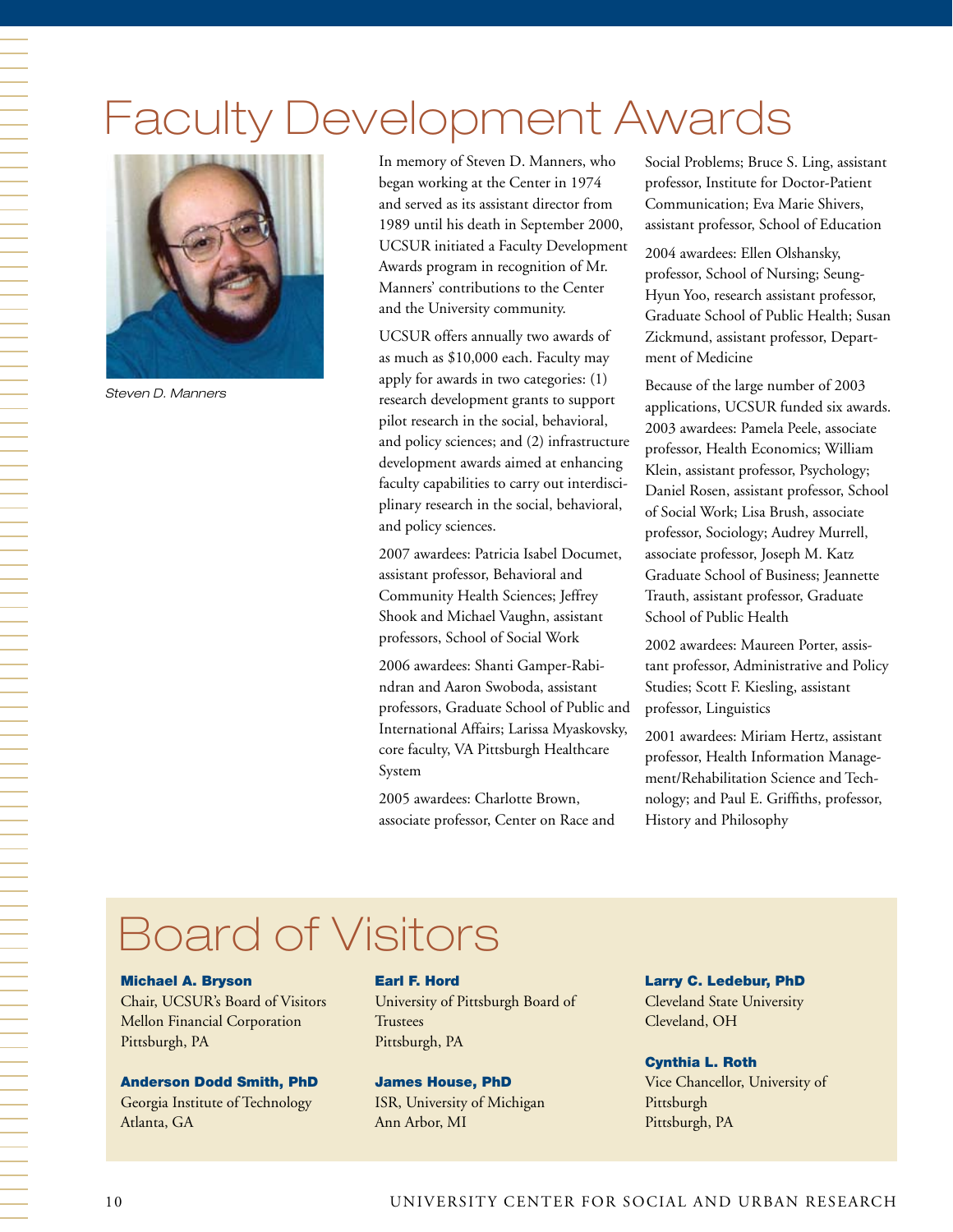# Core Staff

## **Administration**

Director: **Richard Schulz** 

Business Manager: **Greg Six** 

Administrative Assistants: **Anna Aivaliotis Donna M. King** 

Systems Administrator: **James R. Lefcakis**

## Urban and Regional Analysis

Co-Program Director: **Ralph L. Bangs** 

Co-Program Director: **Sabina Deitrick\***

Research Specialist: **Christopher Briem**

## Survey Research

Program Director: **Scott R. Beach**

Research Associate: **Donald Musa** 

Senior Research Specialists: **Janet Schlarb Stephen Strotmeyer**

Web Development/Data Analyst: **Robert Keene**

Research Specialist: **Christine Bottles**

Fieldwork Coordinators: **Lynda Connelly Dana Killmeyer Olivia Wilson** 

Data Entry Specialists: **Barbara Dughri Olivia Kirsch** 

## Qualitative Data Analysis

Program Director: **Stuart W. Shulman**

Program Assistant Director: **Laurel Person Mecca**

Research Assistant: **Brianna Stauffer**

## **Gerontology**

Program Director: **Richard Schulz** 

Associate Program Director: **Lynn Martire\*** 

Associate Program Director, Geriatric Education Center: **John Hennon** 

Project Coordinators/Assistants: **Sarah Aerni Katie Acerni Elaine Aivaliotis Jennifer Bissell Angela Dodds April Kane Julie Klinger** 

#### Systems Analyst/Statistician: **Bozena Zdaniuk**

**Karen Schmidt\***

Interviewer/Interventionist: **Sally Hostein**

## Generations Together

Journal Editor/Emeritus Director: **Sally Newman**

## Geographic Information Systems and Visual Analytics Program

Program Director: **Ken Sochats\*** 

*\* Indicates participating faculty, not UCSUR staff* 

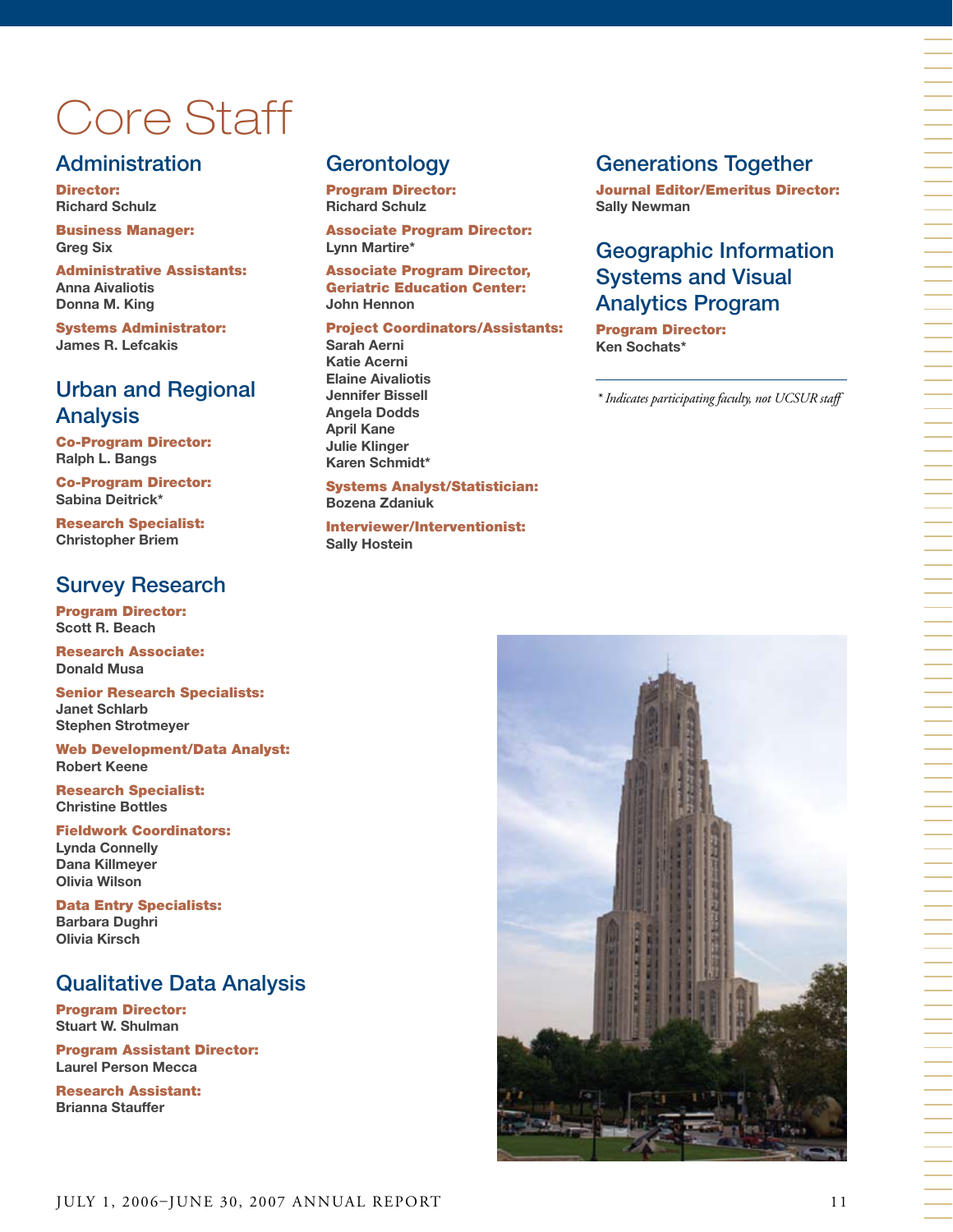# Faculty Associates

*The following individuals serve as faculty associates, representing numerous schools, departments, institutes, and centers.*

Charles David Boucek Lakshmipathi Chelluri Carl A. Sirio John P. Williams Frank S. McGlynn Hugo Nutini Richard Scaglion Mark Redfern Gary M. Marsh William R. Love Stanley J. Kabala

*Anesthesiology*

Amy M. Kilbourne Alberta Sbragia Nicholas F. Jones Mary L. Marazita Frank A. Ghinassi Susan Kinsey Christine A. Dollaghan Catherine V. Palmer Connie A. Tompkins J. Scott Yaruss Vincenne A. Waxwood John Wilds Stephen Zupcic Bruce Buchanan Rami Melhem Daniel Mosse Taieb Znati Walter Antonio Bretz John M. Close James Guggenheimer Titus Schleyer Jon B. Suzuki Robert Weyant Frank Giarratani Gene Gruver Louis A. Chandler **Mary Duquin** Helen Ezell Carl I. Fertman Meryl K. Lazar Steven R. Lyon Robert Nelkin Claudia M. Pagliaro Maureen Porter Alice M. Scales Neil H. Timm Sekai Turner Joan I. Vondra Vince N. Mosesso Jr. Paul M. Paris Christopher J. Earls Ronald D. Neufeld Eric O. Clarke Marcia Landy Joseph J. Schwerha Steven Belle Joyce T. Bromberger Jane A. Cauley Andrea Kriska Roberta Ness Joel L. Weissfeld Jonathon Erlen Valerie Grash Yves Citton William B. Kory Siddharth Chandra Louise Comfort Phyllis Coontz Sabina Deitrick Stephen Farber Leon L. Haley

*Anesthesiology Anesthesiology Anesthesiology Anthropology Anthropology Anthropology Bioengineering Biostatistics Business Information Systems Center for Environmental Research and Education Center for Research on Health Care Center for Western European Studies Classics Cleft Palate-Craniofacial Center Clinical Administration College of General Studies Communication Science and Disorders Communication Science and Disorders Communication Science and Disorders Communication Science and Disorders Communications Community/Government Relations Community/Government Relations Computer Science/Intelligent Systems Computer Science Computer Science Computer Science Dental Medicine Dental Medicine Dental Medicine Dental Medicine Dental Medicine Dental Medicine Economics Economics Education Education Education Education Education Education Education Education Education Education Education Education Education Emergency Medicine Emergency Medicine Engineering Engineering English English Environmental/Occupational Health Epidemiology Epidemiology Epidemiology Epidemiology Epidemiology Epidemiology Falk Library/Public Health Fine Arts French and Italian Geography Graduate School of Public and International Affairs Graduate School of Public and International Affairs Graduate School of Public and International Affairs Graduate School of Public and International Affairs Graduate School of Public and International Affairs Graduate School of Public and International Affairs*

#### James D. Luketich

#### David Y. Miller

#### Clyde Mitchell-Weaver

Elsie R. Broussard Howard B. Degenholtz Judith R. Lave Beaufort B. Longest Jr. Sandra J. Quinn Ravi Sharma Myrna Silverman Stephen Thomas Seymour Drescher Laurence A. Glasco Edward K. Muller Fritz Ringer Lisa S. Parker Anthony J. Silvestre Susan Alman Hassan Karimia Stuart W. Shulman Terri Miller Brian Butler Christine Kush Carrie R. Leana Marick F. Masters Robert Nachtmann John E. Prescott Ronald A. Brand Vivian Curran Lawrence A. Frolik David Herring Alan Meisel Mary Kay Stein James M. Roberts Derek C. Angus Robert M. Arnold Cindy L. Bryce Robert Cook Michael Fine Cynthia Gadd Randy Hebert John Kellum Jr. Chyongchiou J. Lin Anne B. Newman Edward Post P. Sudhakar Reddy Eric Rodriguez Robert E. Schoen Rakesh Sindhi Stephanie Studenski Galen Switzer Mark Unruh Debra K. Weiner Andrew N. Weintraub Catherine Bender Rose E. Constantino Willa M. Doswell Judith A. Erlen Julia Ann Greenawalt Judith Talbolt Matthews Ann M. Mitchell Elizabeth A. Schlenk Joan C. Rogers James J. Irrgang Bruce S. Rabin Parmjeet Randhawa Melanie A. Gold Raymond Davis Pitetti Abhay Vats Selma F. Witchel

*Graduate School of Public and International Affairs Graduate School of Public and International Affairs Graduate School of Public and International Affairs Graduate School of Public Health Graduate School of Public Health Graduate School of Public Health Graduate School of Public Health Graduate School of Public Health Graduate School of Public Health Graduate School of Public Health Graduate School of Public Health History History History History Human Genetics Infectious Diseases/Microbiology Information Sciences Information Sciences Information Sciences Institute of Politics Katz Graduate School of Business Katz Graduate School of Business Katz Graduate School of Business Katz Graduate School of Business Katz Graduate School of Business Katz Graduate School of Business Law Law Law Law Law Learning Research and Development Center Magee-Womens Research Institute Medicine Medicine Medicine Medicine Medicine Medicine Medicine Medicine Medicine Medicine Medicine Medicine Medicine Medicine Medicine Medicine Medicine Medicine Medicine Music Nursing Nursing Nursing Nursing Nursing Nursing Nursing Nursing Occupational Therapy Orthodpedic Surgery Pathology Pathology Pediatrics Pediatrics Pediatrics Pediatrics*

Pouran Famili Teresa Donegan Bobbie Farrah Jessie VanSwearingen Susan Hansen John Hurwitz Patricia Beeson Jack L. Daniel Boris Birmaher David Brent Charlotte Brown Tammy Chung Ronald Dahl Mary Amanda Dew Linda J. Ewing Martica Hall Robert S. Marin Lynn Martire Karen A. Matthews Timothy Monk Lisa A. Morrow Rick Morycz Benoit H. Mulsant Edward P. Mulvey Herbert L. Needleman Vishwajit Nimgaonkar Neal Ryan Bruce Pollock Charles F. Reynolds III Ihsan M. Salloum Karen Schmidt Magda Stouthamer-Loeber Kenneth S. Thompson Martin Greenberg Christina Groark Thomas W. Kamarck William Klein John Levine David Marsh Robert McCall Daniel Shaw Steven E. Stern Nancy Condee Vladimir Padunov Larry E. Davis Rafael J. Engel Katie Greeno Lambert Maguire Helen Petracchi Esther Sales Edward W. Sites Tracy M. Soska Hide Yamatani Kathleen M. Blee Lisa D. Brush Patrick Doreian Akiko Hashimoto James D. Luketich Ron Shapiro Attilio Favorini William I. Brustein Ronald B. Herberman Carolyn J. Carson Guido K. Frank

*Pharmacy Pharmacy Physical Therapy Political Science Political Science Provost Office Provost Office Psychiatry Psychiatry Psychiatry Psychiatry Psychiatry Psychiatry Psychiatry Psychiatry Psychiatry Psychiatry Psychiatry Psychiatry Psychiatry Psychiatry Psychiatry Psychiatry Psychiatry Psychiatry Psychiatry Psychiatry Psychiatry Psychiatry Psychiatry Psychiatry Psychiatry Psychology Psychology Psychology Psychology Psychology Psychology-Greensburg Psychology Psychology Psychology-Johnstown Slavic Languages and Literatures Slavic Languages and Literatures Social Work Social Work Social Work Social Work Social Work Social Work Social Work Social Work Social Work Sociology Sociology Sociology Sociology Surgery Surgery Theatre Arts University Center for International Studies University of Pittsburgh Cancer Institute Urban Studies Program Western Psychiatric Institute and Clinic*

*Periodontics*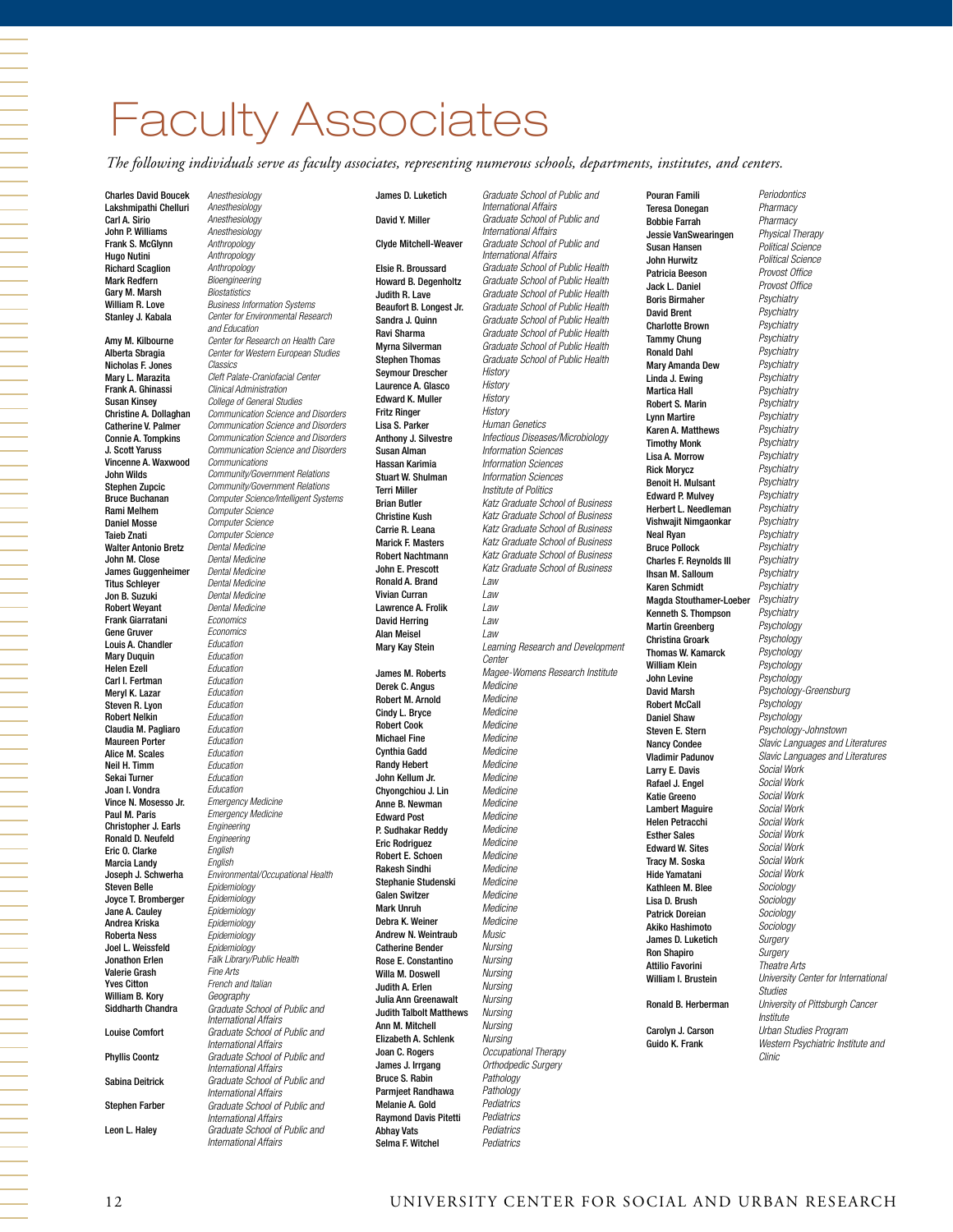# Projects\*

#### Diversity Among Pennsylvania State Boards

| <b>Principal</b> |                                              |
|------------------|----------------------------------------------|
|                  | <b>Investigator: Ralph Bangs, URA, UCSUR</b> |
| <b>Funders:</b>  | <b>Women and Girls Foundation</b>            |
|                  | <b>Maurice Falk Fund</b>                     |
|                  | Women's Way                                  |
| <b>Period:</b>   | September 2005-August 2006                   |

Determine the race and gender of appointed members of Pennsylvania state boards and commissions and determine the functions of the boards and types of payments to board members.

### Evaluation of the Pittsburgh Homeownership Initiative

Principal Investigator: **Ralph Bangs,** *URA, UCSUR* Funder: **Educational Data Systems Inc.** Period: **October 2004–December 2007**

Determine the employment and homeownership effects of a tiered employment and homeowner-ship program for public housing residents.

#### Pittsburgh Regional Analysis

Principal Investigators: **Ralph Bangs,** *URA, UCSUR* **Christopher Briem,** *URA, UCSUR* Funder: **Pittsburgh Regional Alliance**

Period: **Ongoing**

Regional impact studies of industries and firms; assessment of investments on cost-benefit basis.

#### A National Study on the Future of Librarians in the Workforce

#### Principal

Investigators: **Scott Beach,** *SRP, UCSUR*

**Jose Marie-Griffiths,** *University of North Carolina at Chapel Hill* **Donald King,** *University of North Carolina at Chapel Hill* Funder: **Institute of Museum and Library Services**

Period: **October 2004–September 2006**

Web-based surveys of all public and academic libraries and samples of 6,000 school and special libraries (27,000 total surveys) focusing on staffing, budget, and other workforce issues.

| <b>Affect and Adolescent Brain Maturation Project</b> |
|-------------------------------------------------------|
| <b>Principal</b>                                      |
| <b>Investigators: Scott Beach. SRP. UCSUR</b>         |
| <b>Ronald Dahl, Department of Psychiatry</b>          |

```
Funder: National Institutes of Health
```

```
Period: September 2005–December 2006
```
Assist in the recruitment of control families with 8- to 17-year-old adolescents for a study focusing on developmental shifts in emotional processing.

## Children of Bipolar Parents: A High-Risk Follow-Up Study

Principal Investigators: **Scott Beach,** *SRP, UCSUR*

**Boris Birmaher,** *Department of Psychiatry* Funder: **National Institutes of Health**

Period: **April 2001–December 2006** Recruitment of community control families for comparison to families

with parents with bipolar disorder. The major outcome is the psychopathological and functional status of children and adolescents.

#### Colorectal Cancer Self-Affirmation Study Principal

Investigators: **Scott Beach,** *SRP, UCSUR*

**William Klein,** *Department of Psychology* Funder: **Department of Psycology**

Period: **February 2007–June 2007**

Telephone recruitment of 180 50- to 75-year-olds with no history of cancer and who are not up-to-date on colorectal cancer screening guidelines for a study of self-affirmation and cancer screening behavior.

#### Community Service Database Project **Principal**

Investigators: **Scott Beach,** *SRP, UCSUR*

**Stephen Zupcic,** *Community/Government Relations* **John Wilds,** *Community/Government Relations* Funder: **Office of the Provost**

Period: **July 2001–June 2008**

Assist the Office of the Provost in the development of a searchable database with information about faculty community service activities.

#### Course of Alcohol and Drug Problems in Treated **Teens**

#### Principal

Investigators: **Scott Beach,** *SRP, UCSUR*

|                | <b>Tammy Chung, Department of Psychiatry</b> |
|----------------|----------------------------------------------|
| <b>Funder:</b> | <b>National Institutes of Health</b>         |
| <b>Period:</b> | May 2005-February 2007                       |

Assist in the recruitment of control families with 14- to 18-year-old adolescents for a study focusing on how adolescent substance use changes over time.

一个人,我们就是一个人,我们就是一个人,我们就是一个人,我们就是一个人,我们就是一个人,我们就是一个人,我们就是一个人,我们就是一个人,我们就是一个人,我们就是一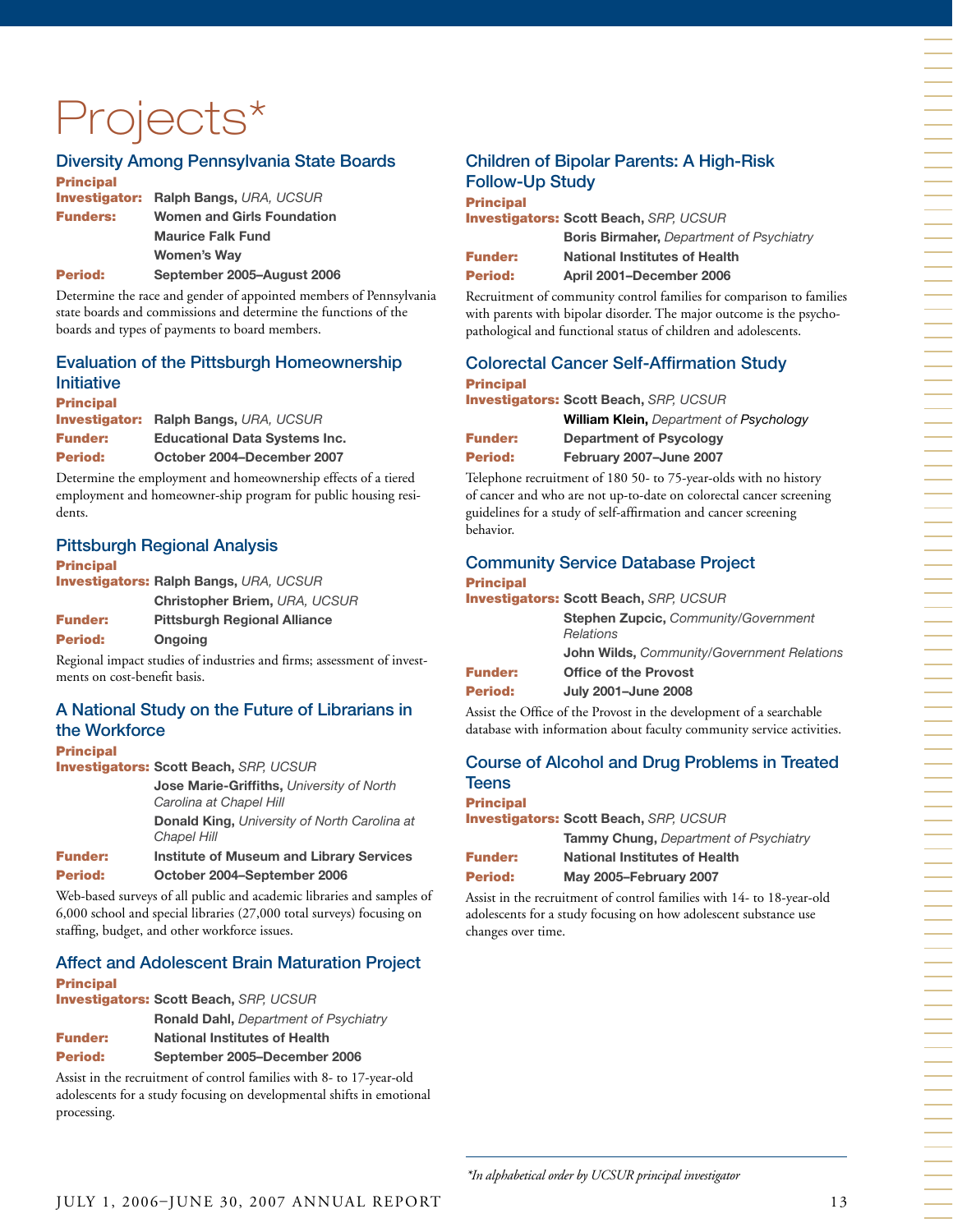## Projects, continued

### Depression Stigma, Race, and Mental Health Treatment Seeking and Attitudes

#### Principal

Investigators: **Scott Beach,** *SRP, UCSUR*

**Charlotte Brown,** *Department of Psychiatry*

Funder: **D. Manners Faculty Development Award, UCSUR School of Social Work Late Life Mood Disorders Study, WPIC** Period: **July 2006–June 2007**

Random digit dial telephone interviews with 450 Allegheny County residents exhibiting moderate levels of depression to examine the relationships between perceived stigma regarding depression and treatment-related behaviors and attitudes. The study focused on younger versus older and African American versus non–African American residents.

### Ethnicity and Culture in Unrelated Stem Cell **Donation**

**Principal** 

|                | <b>Investigators: Scott Beach, SRP, UCSUR</b> |
|----------------|-----------------------------------------------|
|                | Galen Switzer, School of Medicine             |
| <b>Funder:</b> | <b>National Institutes of Health</b>          |
| <b>Period:</b> | <b>April 2006-March 2010</b>                  |

Conduct telephone surveys of stem cell donors to determine the role of ethnic and cultural factors on donor-related outcomes.

#### Frequent Hemodialysis Network Quality of Life Core

#### **Principal**

Investigators: **Scott Beach,** *SRP, UCSUR* **Mark Unruh,** *School of Medicine*  Funder: **National Institutes of Health** Period: **September 2004–August 2008**

Conduct quality-of-life interviews as part of a multisite, randomized clinical trial comparing different methods of delivery of hemodialysis to patients with end-stage renal disease.

#### Genetic Susceptibility to Schizophrenia Principal

|                | <b>Investigators: Scott Beach, SRP, UCSUR</b>     |
|----------------|---------------------------------------------------|
|                | Vishwajit Nimgaonkar, Department of<br>Psychiatry |
| <b>Funder:</b> | <b>National Institutes of Health</b>              |
| Period:        | November 2005-August 2006                         |

Assist in the recruitment of healthy control adults for a study of genetic factors in schizophrenia.

#### Hormone and Ovarian Cancer Prediction Principal

|                | <b>Investigators: Scott Beach. SRP. UCSUR</b>                   |
|----------------|-----------------------------------------------------------------|
|                | <b>Roberta Ness, Department of Epidemiology</b>                 |
| <b>Funder:</b> | <b>National Institutes of Health</b>                            |
| Period:        | <b>May 2003-April 2008</b>                                      |
|                | Recruitment of community control females age 25 and older for a |

cruitment of community control females age 25 and older for a study of ovarian cancer.

#### Impact Study

#### **Principal**

| <b>Funder:</b> | <b>National Institute of Mental Health</b>    |
|----------------|-----------------------------------------------|
|                | <b>David Brent, Department of Psychiatry</b>  |
|                | <b>Investigators: Scott Beach.</b> SRP. UCSUR |

Period: **August 2002–July 2007**

Recruitment of community control families for comparison to families with a parent who committed suicide or died suddenly.

#### Kidney Transplant Decisionmaking Pilot Study **Principal**

| .              |                                                                                                               |
|----------------|---------------------------------------------------------------------------------------------------------------|
|                | <b>Investigators: Scott Beach, SRP, UCSUR</b>                                                                 |
|                | Larissa Myascovsky, Pittsburgh VA Healthcare<br>System                                                        |
| <b>Funder:</b> | <b>Steven D. Manners Faculty</b><br><b>Development Award, UCSUR</b><br><b>Pittsburgh VA Healthcare System</b> |
| <b>Period:</b> | July 2006-December 2007                                                                                       |
|                |                                                                                                               |

Telephone interviews with 125 kidney transplant candidates focusing on attitudes, knowledge, and family factors in transplant decision making.

#### Neurobehavioral Changes in Pediatric Affective **Disorders**

#### Principal

Investigators: **Scott Beach,** *SRP, UCSUR*

|                | <b>Neal Ryan, Department of Psychiatry</b> |
|----------------|--------------------------------------------|
| <b>Funder:</b> | <b>National Institutes of Health</b>       |
| Period:        | September 2005–December 2006               |

Assist in the recruitment of control families with 7- to 17-year-old adolescents for a study focusing on adolescent affective disorders.

#### Patient/Provider Attitudes Towards Hepatitis Study

#### Principal

Investigators: **Scott Beach,** *SRP, UCSUR*

| Susan Zickmund, Pittsburgh VA Healthcare<br>System |
|----------------------------------------------------|
| <b>Pittsburgh VA Healthcare System</b>             |
| September 2006-November 2008                       |
|                                                    |

Telephone interviews with 700 patients with hepatitis C virus from the VA healthcare system to determine attitudes toward treatment and perceptions of communication with healthcare providers.

#### Peripheral Blood Stem Cells vs. Marrow Donor Quality of Life Surveys

#### **Principal**

| <b>Investigators: Scott Beach, SRP, UCSUR</b> |                                                  |  |
|-----------------------------------------------|--------------------------------------------------|--|
|                                               | <b>Galen Switzer, Department of Medicine</b>     |  |
|                                               | <b>Mary Amanda Dew, Department of Psychiatry</b> |  |
| <b>Funder:</b>                                | <b>National Marrow Donor Program</b>             |  |
| <b>Period:</b>                                | January 2004–December 2007                       |  |

A series of telephone follow-up surveys focusing on quality-of-life issues as part of a randomized clinical trial comparing peripheral blood stem cell versus bone marrow donation.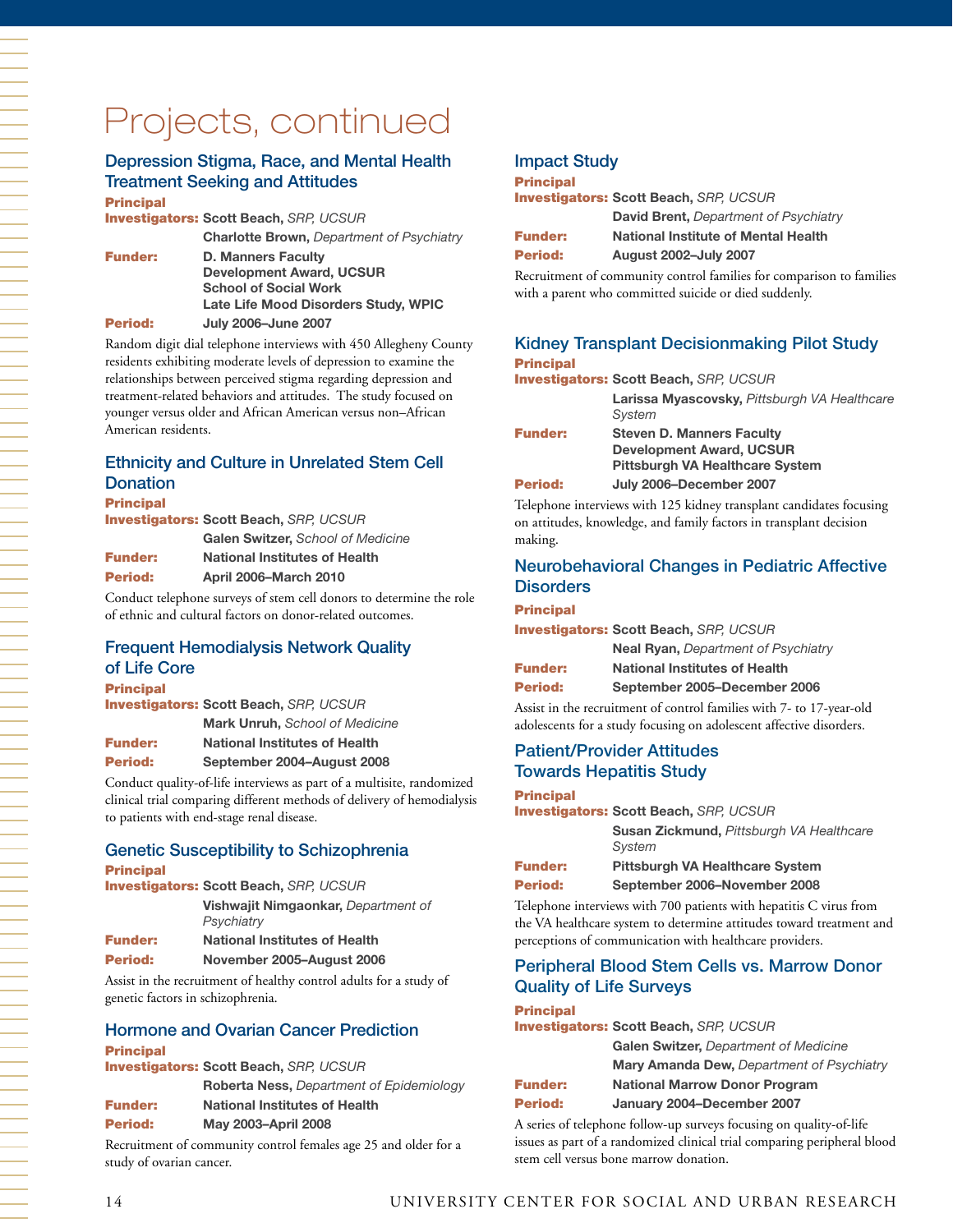### Phase Shift Tolerance in the Elderly

**Principal** Investigators: **Scott Beach,** *SRP, UCSUR* **Timothy Monk,** *Department of Psychiatry* Funder: **National Institute on Aging**

Period: **April 2007–March 2011**

Telephone interviews with 1,600 Allegheny County residents age 65 and older over four years to study the impact of former shift work on long-term sleep quality and health outcomes.

#### Pittsburgh Regional Indicators Arts Participation Survey

#### **Principal**

Investigators: **Scott Beach,** *SRP, UCSUR*

**John Craig,** *SWPA Regional Indicators Consortium*

**Rudolph Weingartner,** *SWPA Regional Indicators Consortium*

Funder: **Pittsburgh Regional Indicators Project** Period: **September 2006–December 2006**

Random digit dial telephone surveys with 400 residents of Allegheny County, 400 other residents of southwestern Pennsylvania, and 400 residents of Ohio and West Virginia near the Pittsburgh region focusing on participation and education in the arts.

#### Pittsburgh Symphony Orchestra Economic Impact Survey

#### **Principal**

Investigators: **Scott Beach,** *SRP, UCSUR*

**Greg Lagana,** *Center for Economic Development, CMU* Funders: **Pittsburgh Symphony Orchestra Center for Economic Development, CMU**

#### Period: **April 2007–June 2007**

Telephone interviews with 375 attendees of the Pittsburgh Symphony Orchestra performances focused on economic impact issues associated with the performances.

#### Pubertal Maturation and Drug Vulnerability

| Project                                       |                                              |
|-----------------------------------------------|----------------------------------------------|
| <b>Principal</b>                              |                                              |
| <b>Investigators: Scott Beach, SRP, UCSUR</b> |                                              |
|                                               | <b>Ronald Dahl, Department of Psychiatry</b> |
| <b>Funder:</b>                                | <b>National Institutes of Health</b>         |
| Period:                                       | September 2005-December 2006                 |

Assist in the recruitment of control families with 11- to 13-year-old adolescents for a study focusing on adolescent substance abuse.

#### Reading First External Evaluation Project **Principal**

Investigators: **Scott Beach,** *SRP, UCSUR* **Helen Ezell,** *School of Education* Funder: **U.S. Department of Education** Period: **March 2006–August 2006**

Assisted with a mail survey of parents of K–3 students attending Reading First schools in Pennsylvania to evaluate their perceptions of the program.

## Regional Water Management Task Force Survey

### Principal

Investigators: **Scott Beach,** *SRP, UCSUR*

**Terri Miller,** *Institute of Politics* **Ty Gourley,** *Regional Water Management Task Force*

| <b>Funders:</b> | <b>Institute of Politics</b>                |
|-----------------|---------------------------------------------|
|                 | <b>Regional Water Management Task Force</b> |
| Period:         | January 2007-March 2007                     |

Random digit dial telephone survey with 1,500 residents of the 11-county Pittsburgh region focused on local water-quality issues.

#### Scaling Up Mathematics Project

#### **Principal**

| <b>Investigators: Scott Beach, SRP, UCSUR</b> |                                                                    |  |
|-----------------------------------------------|--------------------------------------------------------------------|--|
|                                               | Mary Kay Stein, Learning Research and<br>Development Center (LRDC) |  |
| <b>Funder:</b>                                | <b>National Science Foundation</b>                                 |  |
| <b>Period:</b>                                | January 2005-December 2006                                         |  |

Assisted LRDC in the conduct of surveys of elementary school mathematics teachers in Phoenix, AZ, and New York, NY, focusing on issues related to curriculum and teaching environment.

#### Taxpayer Return on Investment in Pennsylvania Public Libraries **Principal**

Investigators: **Scott Beach,** *SRP, UCSUR*

**Jose-Marie Griffiths,** *University of North Carolina at Chapel Hill* **Donald King,** *University of North Carolina at Chapel Hill* Funder: **Commonwealth of Pennsylvania, Office of Commonwealth Libraries** Period: **December 2005–September 2006**

Conducted a telephone survey of a random sample of adult Pennsylvanians focusing on use of public libraries. The goal of the study was to determine the overall economic benefits of public libraries in Pennsylvania. UCSUR also conducted REMI modeling for the study.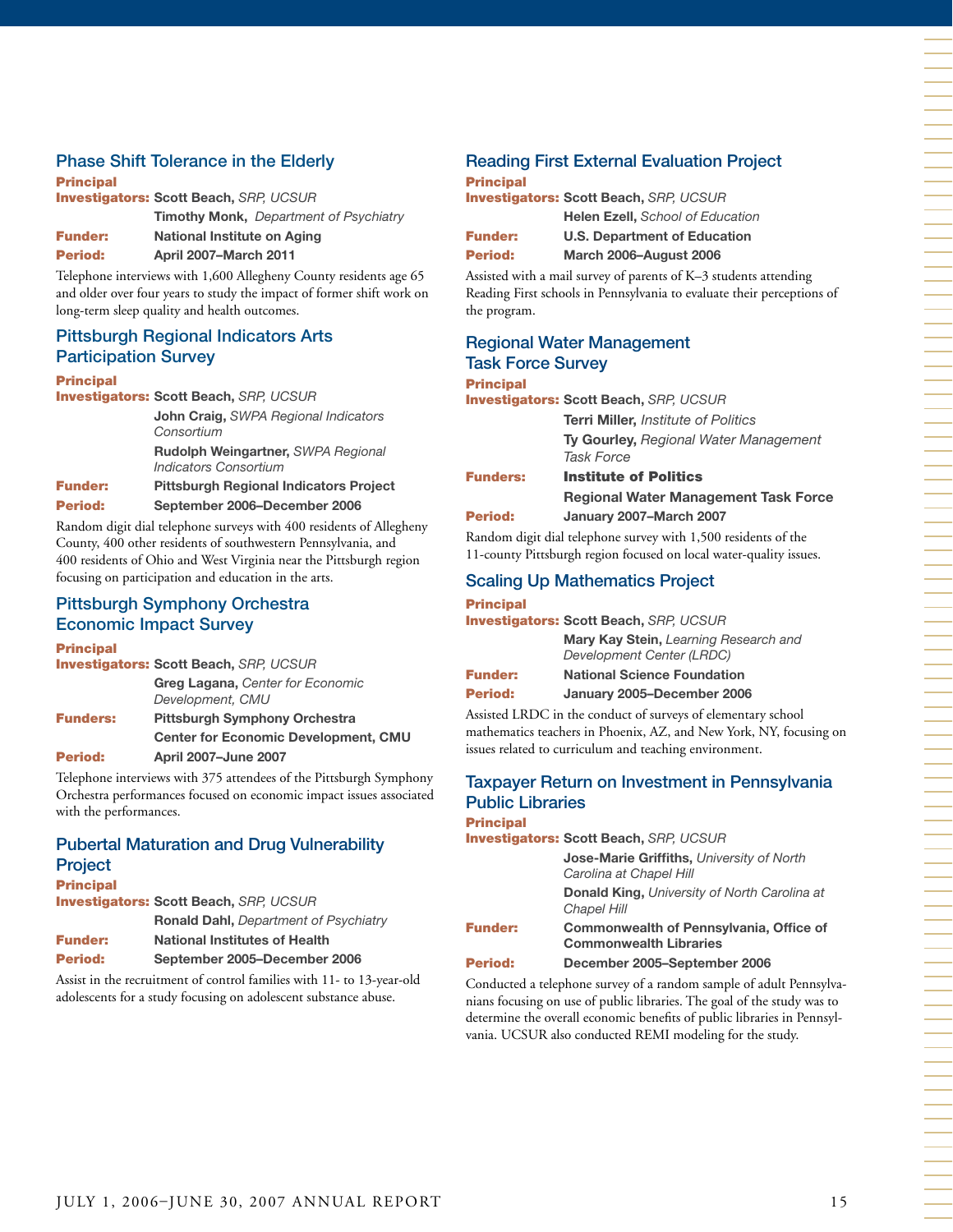# Projects, continued

#### Testing Survey Methods for Collecting Data on Elder Mistreatment Prevalence

Principal

Investigators: **Scott Beach,** *SRP, UCSUR* Funder: **National Institute on Aging** Period: **September 2006–August 2008**

Telephone and face-to-face interviews with 900 Allegheny County residents age 60 and older to test new survey technologies—interactive voice response (IVR) and audio-computer-assisted self-interviewing (A-CASI)—for obtaining self-reports about elder abuse.

#### Undergraduate Student Satisfaction and Retention Study Principal

Investigators: **Scott Beach,** *SRP, UCSUR* **Donald Musa,** *SRP, UCSUR* **Patricia Beeson,** *Office of the Provost* Funder: **Office of the Provost** Period: **September 2005–August 2008**

Conduct telephone and Web-based surveys of University of Pittsburgh undergraduate students and withdrawing students to determine factors related to student satisfaction and retention.

## U.S. and Canadian Democracy Surveys

| <b>Principal</b> |                                               |
|------------------|-----------------------------------------------|
|                  | <b>Investigators: Scott Beach, SRP, UCSUR</b> |
|                  | Mitchell Seligson, Vanderbilt University      |
| <b>Funder:</b>   | <b>Vanderbilt University</b>                  |
| Period:          | November 2006–December 2006                   |

Random digit dial telephone surveys with 600 U.S. and 500 Canadian residents focusing on issues surrounding democracy and government conducted as part of the Latin American Public Opinion Project.

#### University of Pittsburgh Off-Campus Living **Survey**

#### **Principal**

Investigators: **Scott Beach,** *SRP, UCSUR*

| <b>Deborah Bon.</b> University of Pittsburgh |
|----------------------------------------------|
| Julie Gismondi, University of Pittsburgh     |
|                                              |

| <b>Funder:</b> | University of Pittsburgh     |
|----------------|------------------------------|
| Period:        | <b>April 2004–March 2008</b> |

Web survey of 2,400 University of Pittsburgh students not residing in campus housing focused on evaluations of off-campus apartments and landlords to be used in the development of a landlord "report card" Web site.

#### Veterans Aging Cohort Study

#### **Principal**

| <b>Investigators: Scott Beach, SRP, UCSUR</b> |                                                              |  |
|-----------------------------------------------|--------------------------------------------------------------|--|
|                                               | Janet Schlarb, SRP, UCSUR                                    |  |
|                                               | <b>Amy Justice, Yale University</b>                          |  |
| <b>Funder:</b>                                | National Institute on Alcohol Abuse and<br><b>Alcoholism</b> |  |
| <b>Period:</b>                                | October 2001–September 2006                                  |  |

Telephone interviews with HIV-positive and HIV-negative veterans to explore the role of alcohol use in adherence to medication treatment.

#### Western Pennsylvania Manufacturing Industry **Study**

#### Principal

Investigators: **Scott Beach,** *SRP, UCSUR*

|                | <b>Christine Kush, Joseph M. Katz Graduate</b><br><b>School of Business</b> |
|----------------|-----------------------------------------------------------------------------|
| <b>Funder:</b> | Institute for Entrepreneurial Excellence                                    |
| <b>Period:</b> | April 2007-September 2007                                                   |

Assisted with the conduct and statistical analysis of a Web-based survey of local manufacturing firms focusing on their performance and business practices.

#### Fort Ligonier Study

| <b>Principal</b> |                                                    |
|------------------|----------------------------------------------------|
|                  | <b>Investigator: Christopher Briem, URA, UCSUR</b> |
| <b>Funder:</b>   | <b>Dewey and Kave</b>                              |
| Period:          | December 2006                                      |
|                  | .                                                  |

Sociodemographic analysis of trends affecting southwestern Pennsylvania in support of the Fort Ligonier Historical Association.

#### Project Region

| <b>Principal</b> |
|------------------|

|         | <b>Investigator:</b> Christopher Briem, URA, UCSUR |
|---------|----------------------------------------------------|
| Funder: | Southwestern Pennsylvania Commission               |
| Period: | September 2006 - February 2007                     |
|         |                                                    |

Support for the Southwestern Pennsylvania Commission's long-range planning process, 2007, including forecasting and economic development analysis for the 10-county region.

#### Secure CITI: Secure Critical Information Technology Infrastructure for Disaster Management

#### **Principal**

Investigators: **Louise Comfort,** *EDS, UCSUR*

**Rami Melhem,** *Department of Computer Science* **Daniel Mosse,** *Department of Computer Science*

#### Funder: **National Science Foundation**

#### Period: **September 2003–September 2008**

Collaborative effort with Carnegie Mellon University, George Washington University, and the University of California-Berkeley to support research to develop a program to address interorganizational coordination in extreme events.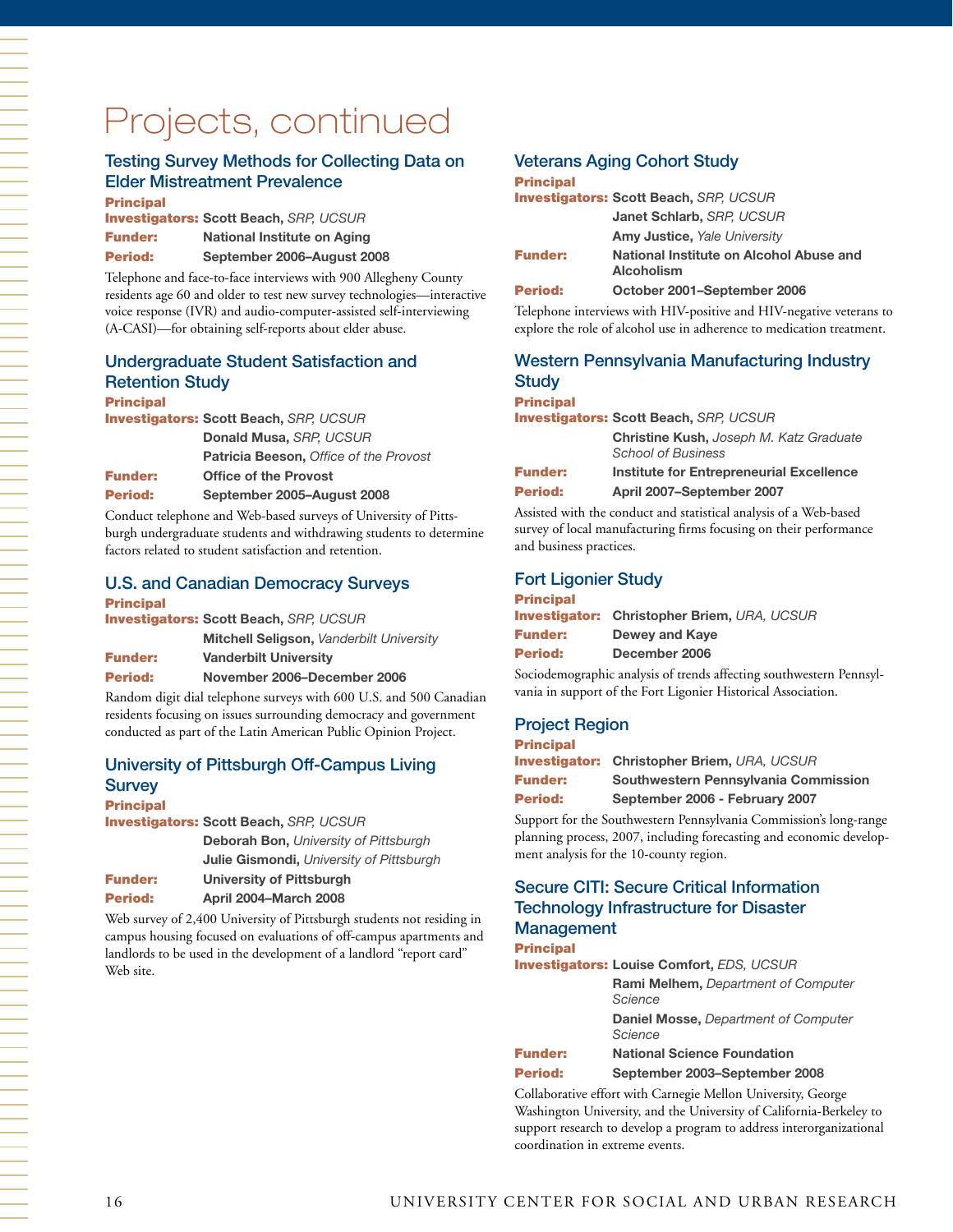#### Vulnerability Assessment for Flooding in the Pittsburgh Metropolitan Region Principal

| Principal      |                                                 |
|----------------|-------------------------------------------------|
|                | <b>Investigator: Louise Comfort, EDS, UCSUR</b> |
| <b>Funder:</b> | <b>The Pittsburgh Foundation</b>                |
| <b>Period:</b> | <b>August 2006-July 2007</b>                    |

The IISIS Project has developed a prototype, Dynamic Assessment Model, that will enable communities to make decisions regarding the vulnerability of existing infrastructure, the threat to local populations, and the capacity of local resources to respond effectively to flooding in the Pittsburgh metro region.

#### Pittsburgh Regional Indicators Project

| <b>Principal</b> |                                                           |
|------------------|-----------------------------------------------------------|
|                  | <b>Investigator:</b> John Craig, SWPA Regional Indicators |
|                  | Consortium                                                |
| <b>Funder:</b>   | <b>Benedum Foundation Heinz Endowment</b>                 |
| <b>Period:</b>   | ongoing                                                   |

Developing a comprehensive set of regional indicators and benchmarking them against other places.

#### Allegheny County Comprehensive Plan **Principal**

| ------------   |                                                  |
|----------------|--------------------------------------------------|
|                | <b>Investigator: Sabina Deitrick, URA, UCSUR</b> |
| <b>Funder:</b> | <b>McCormick Taylor (from the Allegheny</b>      |
|                | <b>County Department of Economic</b>             |
|                | Development)                                     |
| <b>Period:</b> | April 2005-December 2007                         |

Preparing demographic, housing, and economic baseline studies and forecasts for the Allegheny County Comprehensive Plan.

#### Large Landowners Project

| <b>Principal</b> |                                                  |
|------------------|--------------------------------------------------|
|                  | <b>Investigator: Sabina Deitrick, URA, UCSUR</b> |
| <b>Funder:</b>   | <b>Lincoln Institute of Land Policy</b>          |
| <b>Period:</b>   | <b>July 2006-June 2007</b>                       |

Analyze impacts of changes in large landowners on City of Pittsburgh revenues.

#### Neighborhood and Community Database and Web Site for Pittsburgh and Allegheny County Principal

| FHIVIVAI        |                                                                      |
|-----------------|----------------------------------------------------------------------|
|                 | <b>Investigator: Sabina Deitrick, URA, UCSUR</b>                     |
| <b>Funders:</b> | <b>Pittsburgh Partnership for Neighborhood</b><br><b>Development</b> |
|                 | <b>Multiple Funders</b>                                              |
| <b>Period:</b>  | July 2003-December 2007                                              |

Enhance and expand access to data and information to help Pittsburgh and Allegheny County residents, organizations, and governments improve their communities.

#### PA CleanWays

| <b>Principal</b> |                                                                      |
|------------------|----------------------------------------------------------------------|
|                  | <b>Investigator: Sabina Deitrick, URA, UCSUR</b>                     |
| Funder:          | <b>PA CleanWavs</b>                                                  |
| Period:          | ongoing                                                              |
|                  | Provide "as-needed" GIS mapping services for the PA CleanWays sites. |

## Pittsburgh Cancer Institute Regional Impact

#### Analysis **Principal**

| <b>Investigator: Sabina Deitrick, URA, UCSUR</b> |
|--------------------------------------------------|
| University of Pittsburgh Cancer Institute        |
| June 2004-September 2007                         |
|                                                  |

Estimate the impact of the University of Pittsburgh Cancer Institute on the regional economy using the REMI model.

#### Pittsburgh Regional Association

#### **Principal** Investigator: **Sabina Deitrick,** *URA, UCSUR* **Funder:** Pittsburgh Regional Association Period: **ongoing**

Period/annual economic impact analysis of key projects for the year.

#### Women in the Workforce Project: Analyzing Pittsburgh Gender Earnings Gap Principal

Investigators: **Sabina Deitrick,** *URA, UCSUR*

|         | <b>Susan Hansen, Department of Political Science</b> |
|---------|------------------------------------------------------|
| Funder: | The Heinz Endowments                                 |

Period: **April 2005–June 2006** 

Analyzing explanations for the gender wage gap in the Pittsburgh metropolitan area compared to the largest 100 metropolitan area in the nation.

### Relationships in Late-Life Mood Disorder Project (RELATE)

#### **Principal**

Investigators: **Lynn Martire,** *Gerontology, UCSUR*

| × | M.<br>۰. |
|---|----------|

**Richard Schulz,** *Gerontology, UCSUR* **National Institute of Mental Health** Period: **December 2002–November 2007**

The aims of this research are to: (1) examine the effects of patient adherence and depression recurrence during maintenance treatment on caregiver attitudes, burden, and psychiatric symptomatology; (2) examine the effects of caregiver factors on treatment adherence and depression recurrence in late-life patients; and (3) evaluate the feasibility and efficacy of a psychoeducational intervention for caregivers to older depressed adults.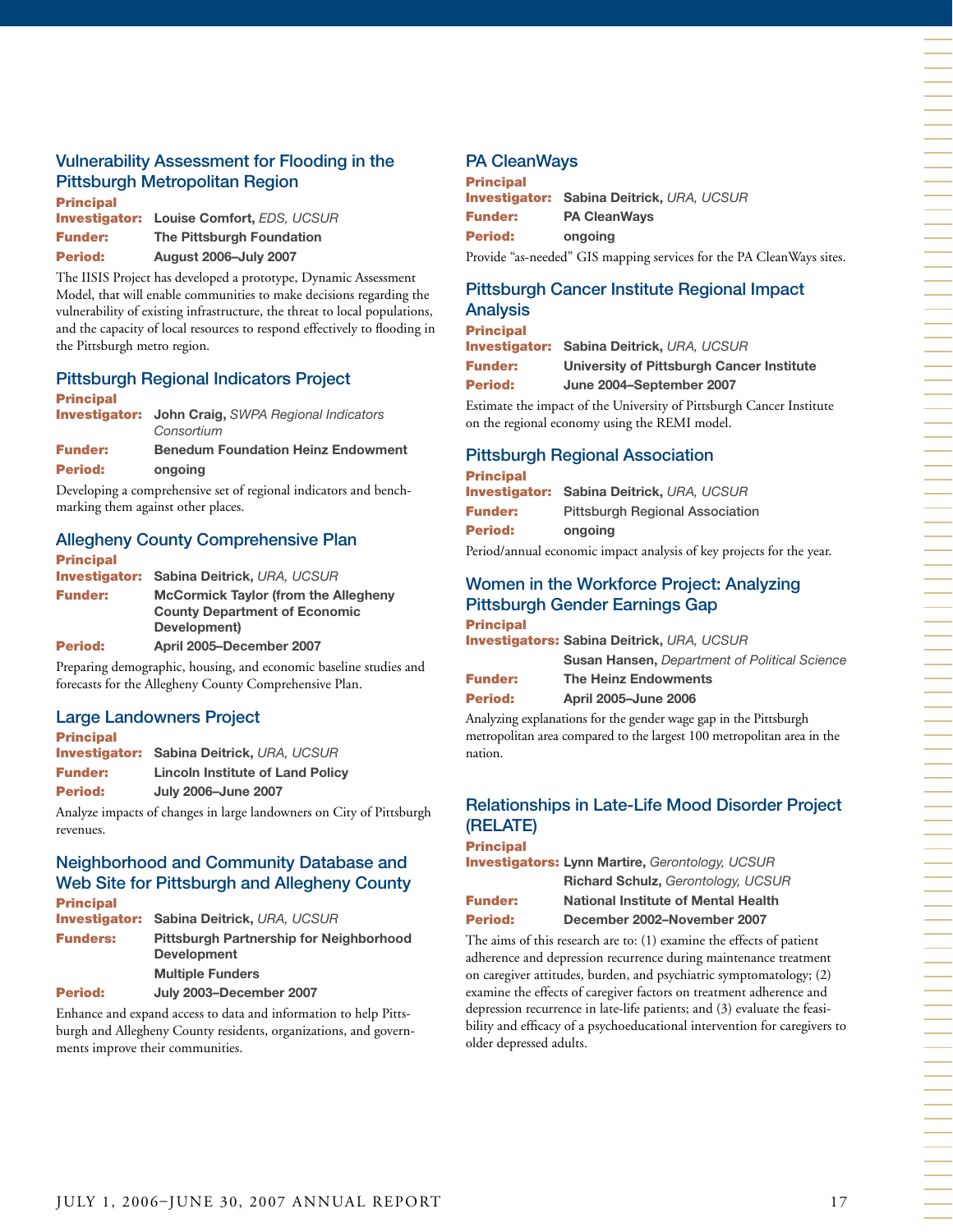## Projects, continued

#### Alcohol-Associated Outcomes Among HIV-Positive and HIV-Negative Aging Veterans Principal

Investigators: **Kathleen McGinnis,** *Gerontology, UCSUR* **Amy Justice,** *Yale University* Funder: **National Institute on Alcohol Abuse and Alcoholism**

Period: **September 2006–August 2011**

The study examines the relationship between HIV disease and alcohol use and the impact of aging, medical and psychiatric comorbidities, alcohol and drug use on disease progression, health behaviors, and patient outcomes on racially diverse adults with and without HIV. The long-range objectives of the study are to design and implement interventions to improve outcomes of aging patients with comorbid conditions.

#### Self-Care: Comparison of African Americans and Whites

#### **Principal**

| <b>Investigators: Donald Musa, SRP, UCSUR</b> |                                                             |
|-----------------------------------------------|-------------------------------------------------------------|
|                                               | <b>Myrna Silverman.</b> Graduate School of Public<br>Health |
| <b>Funder:</b>                                | National Institute on Aging                                 |
| <b>Period:</b>                                | September 2000-August 2006                                  |

Study of self-care behaviors and their stability or change over time among older black and white adults with chronic disease.

#### Psychosocial Health and Facial Nerve Disorder Principal

|                | <b>Investigator: Karen Schmidt, Gerontology, UCSUR</b> |
|----------------|--------------------------------------------------------|
| <b>Funder:</b> | <b>National Institutes of Health</b>                   |
| <b>Period:</b> | <b>July 2003-June 2008</b>                             |

Investigate symptoms of depression and anxiety and psychosocial health in general in patients with facial paralysis or movement disorder caused by disorders of the facial nerve.

#### Aging Well, Sleeping Efficiently: Intervention Studies, Project Two

| <b>Principal</b> |                                                          |
|------------------|----------------------------------------------------------|
|                  | <b>Investigators: Richard Schulz, Gerontology, UCSUR</b> |
|                  | <b>Martica Hall, Department of Psychiatry</b>            |
|                  | <b>Timothy Monk, Department of Psychiatry</b>            |
| <b>Funder:</b>   | National Institute on Aging                              |
| Period:          | <b>June 2003-May 2008</b>                                |

This project is concerned with spousal caregivers (ages 65 and older) of patients with early Alzheimer's disease and an intervention designed to enhance their sleep and reduce the stress of caregiving.

#### Cancer and Aging Center

#### **Principal**

|                | <b>Investigators: Richard Schulz, Gerontology, UCSUR</b> |  |
|----------------|----------------------------------------------------------|--|
|                | <b>Ronald B. Herberman, University of Pittsburgh</b>     |  |
|                | Cancer Institute                                         |  |
| <b>Funder:</b> | <b>National Institutes of Health</b>                     |  |
| <b>Period:</b> | September 2003-August 2008                               |  |

Focus on the psychosocial impact of cancer on patients and families as well as psychobiological processes that mediate response to the stresses of cancer.

#### Center of Excellence in Partnerships for Community Outreach: Research and Training (Project EXPORT)

#### Principal

|                | <b>Investigators: Richard Schulz, Gerontology, UCSUR</b>                   |
|----------------|----------------------------------------------------------------------------|
|                | <b>Stephen Thomas, Graduate School of Public</b><br>Health                 |
| <b>Funder:</b> | <b>National Center on Minority Health and</b><br><b>Health Disparities</b> |
| Period:        | September 2002-July 2007                                                   |
|                |                                                                            |

Project EXPORT will utilize multiple strategies to enhance the impact of ongoing research to address health disparities and facilitate the involvement of African Americans in health-promotion and diseaseprevention research and interventions.

#### Data Management and Statistical Resources Core: Pittsburgh Mind Body Center II

#### Principal

|          | <b>Investigators: Richard Schulz, Gerontology, UCSUR</b><br><b>Karen Matthews, Department of Psychiatry</b> |
|----------|-------------------------------------------------------------------------------------------------------------|
| Eurodovu | Notional Hoart Lung, and Place Institute                                                                    |

| <b>Funder:</b> | National Heart, Lung, and Blood Institute |
|----------------|-------------------------------------------|
| Period:        | September 2004-August 2009                |

Provide a data-management infrastructure and statistical support to investigators at the Pittsburgh Mind Body Center.

#### Family Relationships in Late Life (FRILL 2) **Principal**

| <b>Investigators: Richard Schulz, Gerontology, UCSUR</b> |  |
|----------------------------------------------------------|--|
| Gail Williamson, University of Georgia                   |  |

|         | Gall Williamson, <i>University</i> C |
|---------|--------------------------------------|
| Funder: | National Institute on Aging          |

|         |                          | ___ |
|---------|--------------------------|-----|
| Period: | September 2002-July 2007 |     |

Study the circumstances under which the distress of the caregiver leads to abuse or neglect of the care recipient.

#### Geriatric Education Center of Pennsylvania (GEC/PA) **Principal**

| -------------  |                                                               |  |
|----------------|---------------------------------------------------------------|--|
|                | <b>Investigator:</b> Richard Schulz, Gerontology, UCSUR       |  |
| <b>Funder:</b> | <b>Health Resources and Services</b><br><b>Administration</b> |  |

#### Period: **July 2002–December 2006**

The GEC/PA is a consortium of the University of Pittsburgh, Penn State University, and Temple University. The mission of the GEC/PA is to provide various educational programs to healthcare professionals regarding elder care issues.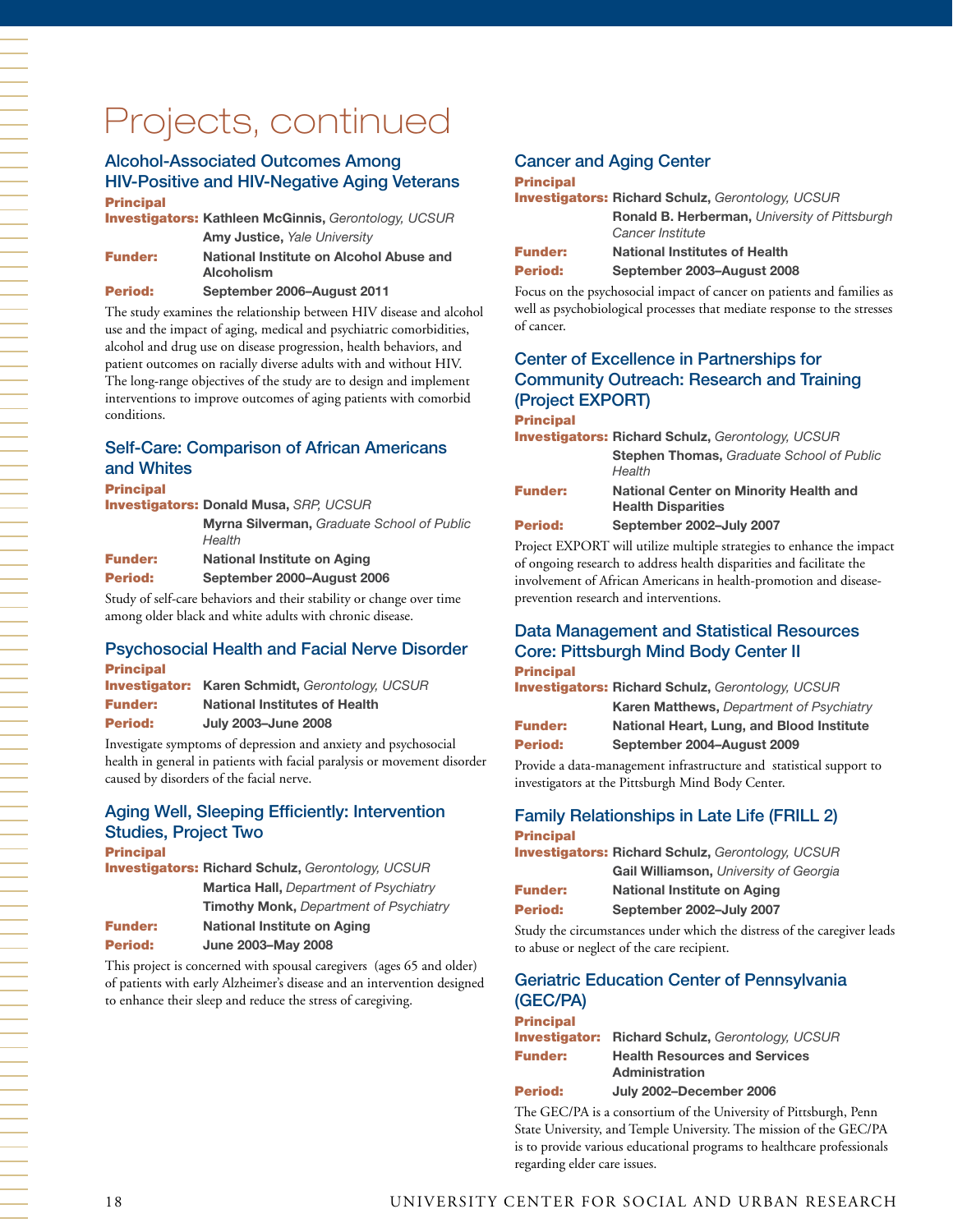### Pittsburgh Claude D. Pepper Older Americans Independence Center

**Principal** 

Investigators: **Richard Schulz,** *Gerontology, UCSUR* **Stephanie Studenski,** *Department of Medicine* Funder: **National Institute on Aging**

Period: **June 2004–May 2009**

Develop interventions to improve function and independence in older adults with balance disorders; integrate studies of physiologic, biomechanical, and psychosocial mechanisms affecting balance with clinical studies; and foster multidisciplinary research and research training.

## Quality of Life Technology Engineering Research Center (QoLT ERC)

#### **Principal**

Investigators: **Richard Schulz,** *Gerontology, UCSUR* **Takeo Kanade,** *Carnegie Mellon University*

| <b>Funder:</b> | <b>National Science Foundation</b> |
|----------------|------------------------------------|
| <b>Period:</b> | <b>June 2006-May 2011</b>          |

By integrating information technologies and biomedical innovations, the QoLT ERC will allow people to independently perform valued and necessary activities of daily living so that they can more fully participate in society.

#### REACH Coordinating Center for Caregiver Intervention Trial

| <b>Principal</b>     |                                    |
|----------------------|------------------------------------|
| <b>Investigator:</b> | Richard Schulz, Gerontology, UCSUR |
| <b>Funder:</b>       | National Institute on Aging        |
| Period:              | September 2002-August 2006         |

Coordinating Center for Enhancing Alzheimer's Disease and Related Disorders (ADRD) Caregiving. The goal of this cooperative agreement is to establish a coordinating center for intervention studies designed to enhance family caregiving for ADRD.

#### Religious/Spirituality, Health, and Health Services Principal

Investigators: **Richard Schulz,** *Gerontology, UCSUR* **Randy Hebert,** *Department of Medicine*

| <b>Funder:</b> | <b>Alzheimer's Association</b> |  |
|----------------|--------------------------------|--|
|                |                                |  |

| <b>Period:</b> | September 2004-August 2006 |
|----------------|----------------------------|
|----------------|----------------------------|

Update literatures relevant to religion, caregiving, and bereavement; write comprehensive literature reviews in the area; anticipate new hypotheses to emerge in the course of the project that will lead to additional analytic work and empirical papers.

#### The Advanced Center for Intervention and Services Research, Research Methods Core **Principal**

|                | <b>Investigators: Richard Schulz, Gerontology, UCSUR</b> |
|----------------|----------------------------------------------------------|
|                | Lynn Martire, Gerontology, UCSUR                         |
|                | <b>Charles F. Reynolds III, Department of</b>            |
|                | Psychiatry                                               |
| <b>Funder:</b> | National Institute of Mental Health                      |
| <b>Period:</b> | <b>August 2005-May 2010</b>                              |

Focus on the social, psychological, and behavioral factors relevant to understanding the interactive nature of physical illness and depression in late life.

#### Coding Across the Disciplines **Principal**

|                | <b>Investigator: Stuart W. Shulman, QDAP, UCSUR</b> |  |
|----------------|-----------------------------------------------------|--|
| <b>Funder:</b> | <b>National Science Foundation</b>                  |  |
| <b>Period:</b> | September 2006-August 2007                          |  |

This workshop focuses on annotation science and building interdisciplinary teams of computer and social scientists.

#### Language Processing Technology for Electronic **Rulemaking** Principal

| Principal      |                                                     |
|----------------|-----------------------------------------------------|
|                | <b>Investigator: Stuart W. Shulman, QDAP, UCSUR</b> |
| <b>Funder:</b> | <b>National Science Foundation</b>                  |
| <b>Period:</b> | November 2004-October 2008                          |

Focus on the impact and development of new language technologies tailored to the electronic rulemaking tasks of the federal government.

#### Competiveness Research

| <b>Principal</b>                                           |                                 |  |
|------------------------------------------------------------|---------------------------------|--|
| <b>Investigator:</b> Vijai Singh, Office of the Chancellor |                                 |  |
| <b>Funder:</b>                                             | <b>Heinz Endowments</b>         |  |
|                                                            | <b>Consolidated Natural Gas</b> |  |
| <b>Period:</b>                                             | ongoing                         |  |
|                                                            |                                 |  |

Analyze the factors that promote regional competiveness of the biotech industry in Pittsburgh. Part of an international comparative study with the University of Jena, Germany.

#### Comprehension Impairment

| <b>Principal</b> |                                                          |  |
|------------------|----------------------------------------------------------|--|
|                  | <b>Investigator: Connie Tompkins, Gerontology, UCSUR</b> |  |
| <b>Funder:</b>   | <b>National Institutes of Health</b>                     |  |
| <b>Period:</b>   | September 1999-November 2007                             |  |

This project is designed to contrast "suppression deficit" and "coarse coding deficit" hypotheses as factors in poor comprehension performance of adults who have strokes that affect the right side of the brain and to assess the relationship of these deficits to particular regions of damage in the right hemisphere.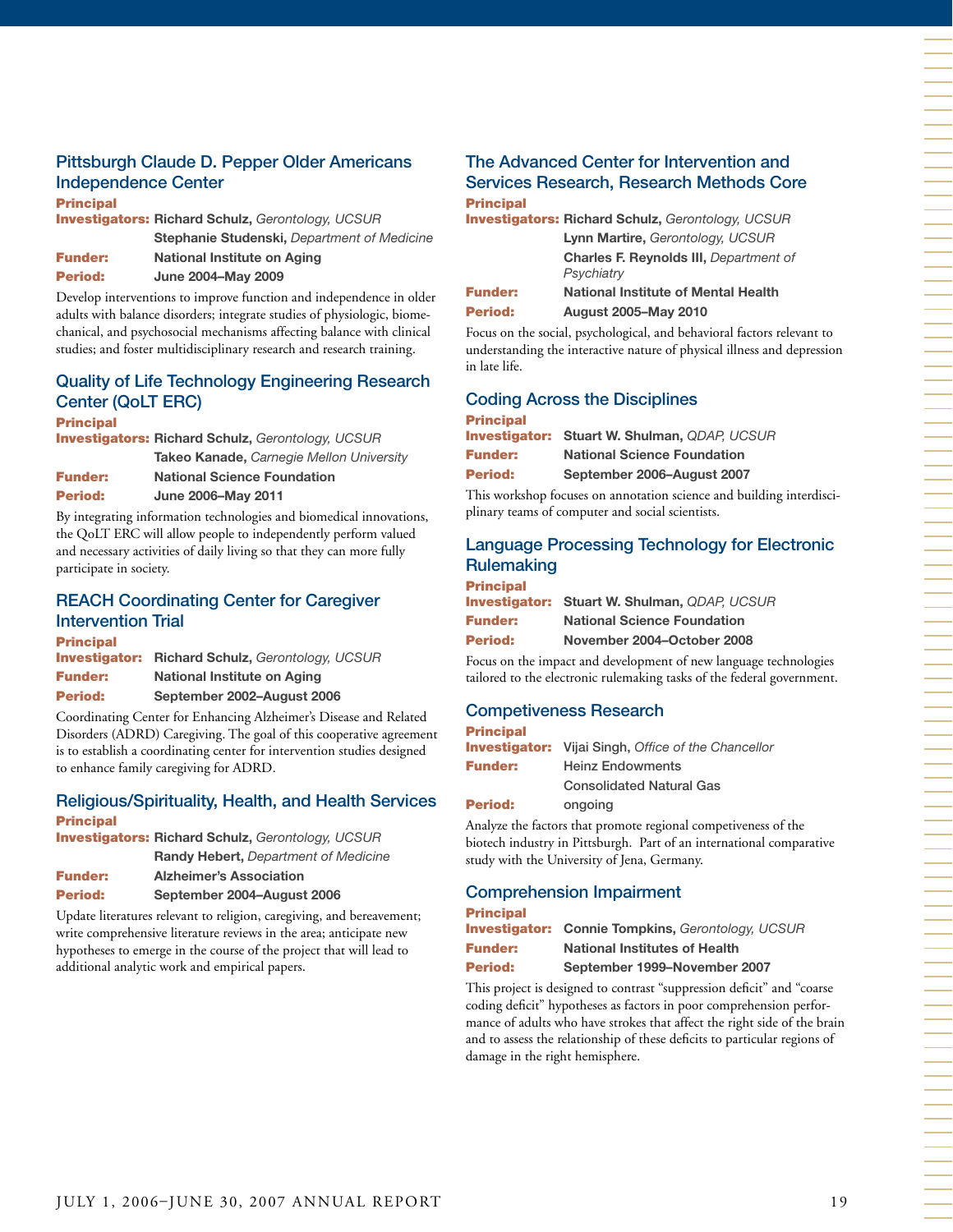# Publications 2006–07

#### Journals

Albert, S.M., Musa, D., Kwoh, C.K., Hanlon, J.T., & Silverman, M. (in press). Self-care and professionally-guided care in osteoarthritis: Racial differences in a population-based sample. *Journal of Aging and Health.*

Bangs, R. (in press). The cost effectiveness of high school education programs for African Americans and Latinos. *Negro Educational Review.*

Bangs, R., Murrell, A., & Constance-Huggins, M. (in press). Minority business bidding in local government contracting. *Journal of Health and Social Policy.*

Bangs, R., Ricci, E., & Davis, L. (Eds.) (in press). Why race still matters. *Journal of Health and Social Policy* [special issue].

Brown, S.L., Smith, D.M., Schulz, R., Kabeto, M.U., Ubel, P.A., Jaehee, Y., Kim, C., & Langa, K.M. (in press). Caregiving behaviors and decreased mortality in a national sample of older adults. *Psychological Science.* 

Comfort, L.K. (2006). Cities at risk: Hurricane Katrina and the drowning of New Orleans. *Urban Affairs Review, 41*(4), 501–516.

Comfort, L.K. (2006). Communication, coherence, and collective action: The impact of Hurricane Katrina on communications infrastructure. *Public Works Management and Policy, 10*(4), 328–343.

Comfort, L.K., & Kapucu, N. (2006). Interorganizational coordination in extreme events: The World Trade Center attacks, September 11, 2001. *Natural Hazards, 39,* 309–327.

Cook, R.L., McGinnis, K.A., Kraemer, K.L., Gordon, A.J., Conigliaro, J., Maisto, S.A., Samet, J.H., Crystal, S., Rimland, D., Bryant, K., Braithwaite, S., & Justice, A.C. (2006). Intoxication before intercourse and risky sexual behavior in men with and without human immunodeficiency virus infection. *Medical Care, 44*(8, Suppl. 2), S31–S36.

Czaja, S.J, & Schulz, R., (Guest Eds.) (2006). Technology innovations and aging. *Generations.*

Czaja, S.J., Schulz, R., Belle, S.H., Burgio, L.D., Armstrong, N., Gitlin, L.N., Coon, D.W., Martindale-Adams, J., Klinger, J., & Stahl, S.M. (2006). Data safety monitoring in social behavioral intervention trials: The REACH II experience. *Clinical Trials, 3,* 107–118.

Fassbinder, W., & Tompkins, C.A. (2006). Hemispheric differences in word meaning processing: Alternative interpretations of current evidence. *Aphasiology, 20,* 110–122.

Finkel, S., Czaja, S.J., Schulz, R., Martinovich, Z., Harris, C., & Pezzuto, D. (2007). E-Care: A telecommunications technology intervention for family caregivers of dementia patients. *American Journal of Geriatric Psychiatry, 15,* 443-448.

Fredman, L., Bertrand, R.M., Martire, L.M., Hochberg, M., & Harris, E.L. (2006). Leisure-time exercise and overall physical activity in older women caregivers and non-caregivers from the Caregiver-SOF study. *Preventive Medicine, 43,*  226–229.

Garand, L., Dew, M.A., Urda, B., Lingler, J.H., DeKosky, S.T., & Reynolds, C.F. (in press). Marital quality in the context of mild cognitive impairment. *Western Journal of Nursing Research* [special issue].

Gitlin, L., Hauck, W., Winter, L., Dennis, M., & Schulz, R. (2006). Effect of an in-home occupational and physical therapy intervention on reducing mortality in functionally vulnerable elders: Preliminary findings. *Journal of the American Geriatrics Society, 54,* 950–955.

Gordon, A.J., McGinnis, K.A., Conigliaro, J., Rodriguez-Barradas, M.C., Rabeneck, L., & Justice, A.C., for the VACS 3 Project Team. (2006). Association between alcohol use and homelessness with healthcare utilization among human immunodeficiency virus-infected veterans. *Medical Care, 44*(8, Suppl. 2), S37–S43.

Hebert, R.S., Arnold, R.M., & Schulz, R. (in press). Improving well-being in caregivers of terminally ill patients. Making the case for patient suffering as a focus for intervention research. *Journal of Pain and Symptom Management.*

Hebert, R.S., Arnold, R.M., & Schulz, R. (in press). What questions do family caregivers want to discuss with healthcare providers in order to prepare for the death of a love one? An ethnographic study of caregivers of patients at end of life. *Journal of Palliative Medicine.*

Hebert, R.S., Dang, Q., & Schulz, R. (2006). Preparedness for the death of a loved one and mental health in bereaved caregivers of dementia patients: Findings from the REACH study.*Journal of Palliative Medicine, 9*(3), 683–693.

Hebert, R.S., Dang, Q., & Schulz, R. (2007). Religious beliefs and practices are associated with better mental health in family caregivers of patients with dementia: Findings from the REACH study. *American Journal of Geriatric Psychiatry, 15*(4), 292–300.

Hebert, R.S., Koenig, H.G., Arnold, R.M., & Schulz, R. (2006). Caregiver intervention research. An opportunity for collaboration between caregiving investigators and African American faith communities. *Journal of the National Medical Association, 98*(9), 1510–1514.

Hebert, R.S., Prigerson, H.G., Schulz, R., & Arnold, R.M. (2006). Preparing caregivers for the death of a loved one: A theoretical framework and suggestions for future research. *Journal of Palliative Medicine, 9*(5), 1164–1171.

Hebert, R.S., & Schulz, R. (2006). Caregiving at end-of-life. *Journal of Palliative Medicine, 9*(5), 1174–1187.

Hebert, R.S., Weinstein, E., Martire, L.M., & Schulz, R. (2006). Religion, spirituality and the well-being of informal caregivers: A review, critique, and research prospectus. *Aging and Mental Health, 10*(5), 1–24.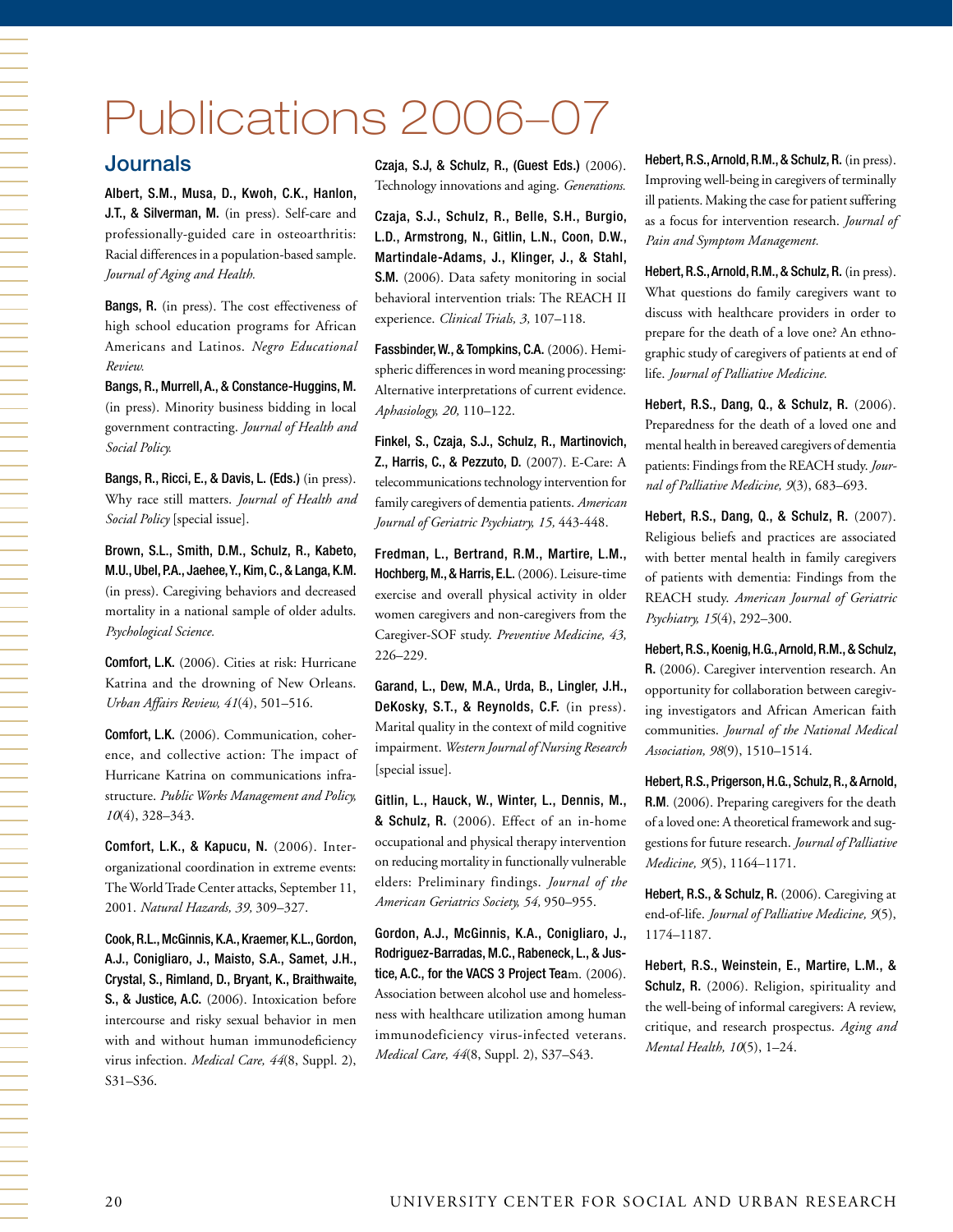Justice, A.C., Laskey, E., McGinnis, K.A., Skanderson, M., Conigliaro, J., Fultz, S.L., Crothers, K., Rabeneck, L., Rodriguez-Barradas, M., Weissman, S.B., & Bryant, K., for the VACS 3 Project Team. (2006). Medical disease and alcohol use among veterans with human immunodeficiency infection: A comparison of disease measurement strategies. *Medical Care, 44*(8, Suppl. 2), S52–S60.

Kim, Y., Schulz, R., & Carver, C.S. (2007). Benefit finding in the cancer caregiving experience. *Psychosomatic Medicine, 69,* 283–291.

Kraemer, K.L., McGinnis, K.A., Skanderson, M., Cook, R., Gordon, A., Conigliaro, J., Shen, Y., Fiellin, D.A., & Justice, A.C. (2006). Alcohol problems and health care services use in human immunodeficiency virus (HIV)-infected and HIV-uninfected veterans. *Medical Care, 44*(8, Suppl. 2), S44–S51.

Lingler, J., Martire, L.M., & Schulz, R. (2006). Mortality after the hospitalization of a spouse [correspondence]. *New England Journal of Medicine, 354*(20), 2190.

Lingler, J.H., Nightingale, M.C., Erlen, J.A., , A., Reynolds, C.F., Schulz, R., & DeKosky, S.T. (2006). Making sense of mild cognitive impairment: A qualitative exploration of the subjective experience. *Gerontologist, 46*(6), 791–800.

Lingler, J.H., Parker, L.S., Schulz, R., & DeKosky, S.T. (2006). Caregivers as subjects of clinical drug trials: A review of research ethics practices in published studies of Alzheimer's pharmacotherapies. *IRB: Ethics and Human Research, 28*(3), 11–18.

Martire, L.M., Keefe, F.J., Schulz, R., Ready, R., Beach, S.R., Rudy, T.E., & Starz, T.W. (2006). Older spouses' perceptions of partners' chronic arthritis pain: Implications for spousal responses, support provision, and caregiving experiences. *Psychology and Aging, 21,* 222–230.

Martire, L.M., & Schulz, R. (2007). Involving family in psychosocial interventions for chronic illness. *Current Directions in Psychological Science, 16*(2), 90–94.

Martire, L.M., Schulz, R., Keefe, F.J., Rudy, T.E., & Starz, T.W. (2007). Couple-oriented education and support intervention: Effects on individuals with osteoarthritis and their spouses. *Rehabilitation Psychology, 52*(2), 121–132.

Mausbach, B.T., Patterson, T.L., Rabinowitz, Y.G., Grant, I., & Schulz, R. (2007). Depression and distress predict time to cardiovascular disease in dementia caregivers. *Health Psychology, 26*(5), 539–544.

McGinnis, K.A., Schulz, R., Stone, R.A., Klinger, J., & Mercurio, R. (2006). Concordance of race or ethnicity of interventionists and caregivers of dementia patients: Relationship to attrition and treatment outcomes in the REACH study. *Gerontologist, 46*(4), 449–455.

Merkel, K.E., Schmidt, K.L., Levenstein, R.M., VanSwearingen, J.M., & Bentley, B.C. (in press). Positive affect predicts improved lip movement in facial movement disorder. *Otolaryngology— Head and Neck Surgery.*

Miller, L.S., Lewis, M.S., Williamson, G.M., Lance, C.E., Dooley, W.K., Schulz, R., & Weiner, M.F. (2006). Caregiver cognitive status and potentially harmful caregiver behavior. *Aging and Mental Health, 10*(2), 125–133.

Miller, M.D., Richards, M.V., Zuckoff, A., Martire, L.M., Morse, J.Q., Frank, E., & Reynolds III, CF. (in press). Modifying interpersonal psychotherapy (IPT) for depressed elders with cognitive impairment. *Clinical Gerontologist.*

Mitrani, V.B., Lewis, J., Feaster, D.J., Czaja, S.J., Eisdorfer, C., Schulz, R., & Szapocznik, J. (2006). The role of family functioning in the stress process of dementia caregivers: A structural family framework. *Gerontologist, 46*(1), 97–105.

Murrell, A., Bangs, R., & Constance-Huggins, M. (in press). Dismantling racial disparities in public contracting: Applying Martin Luther King's perspectives on economic and social justice. *Business and Society.*

Newman, S. (2006). Japan in the intergenerational arena. *Journal of Kansai Intergenerational Studies, 1*(1), 4–7.

Newman, S. (2006). Research and intergenerational studies: A global perspective. *Journal of Intergenerational Relationships, 4*(2), 111–114.

Newman, S., & Goff, R. (in press). International aspects of intergenerational caregiving. *International Caregiving.* 

Newman, S., & Larkin, L. (2006). The importance of evaluation in intergenerational practice [translated into Japanese]. *Social Education,*  30–35.

Newman, S., & Tompkins, C. (2006). A case study reflecting healthy aging in the U.S. *Indian Journal of Gerontology, 20*(1–2), 99–110.

Nordstrom, C.K., Diez Roux, A.V., Schulz, R., Haan, M.N., Jackson, S.A., & Balfour, J.L. (2007). Socioeconomic position and incident mobility impairment in the Cardiovascular Health Study. *BMC Geriatrics, 7*(11), 1–8.

Ruiz, J.M., Matthews, K.A., Scheier, M.F., & Schulz, R. (2006). Does whom you marry matter for your health? Influence of patient's and spouse's personality on their partner's psychological well-being following coronary artery bypass surgery. *Journal of Personality and Social Psychology, 91*(2), 255–267.

Saghafi, R., Brown, C., Butters, M.A., Cyranowski, J., Dew, M.A., Frank, E., Gildengers, A., Karp, J., Lenze, E.J., Lotrich, F., Martire, L., Mazumdar, S., Miller, M., Mulsant, B., Weber, E., Whyte, E., Morse, J., Stack, J., Houck, P.R., Bensasi, S., & Reynolds, C.F., III. (in press). Predicting six-week treatment response to escitalopram pharmacotherapy in late-life major depressive disorder. *International Journal of Geriatric Psychiatry.*

Scharp, V.L., Tompkins, C.A., & Iverson, J. (in press). Gesture in aphasia: Helping hands? *Aphasiology.* 

Scheier, M., Helgeson, V., Schulz, R., Colvin, S., Berga, S., Knapp, J., & Gerszten, K. (in press). Moderators of interventions designed to enhance physical and psychological functioning among younger women with early stage breast cancer. *Journal of Clinical Oncology.*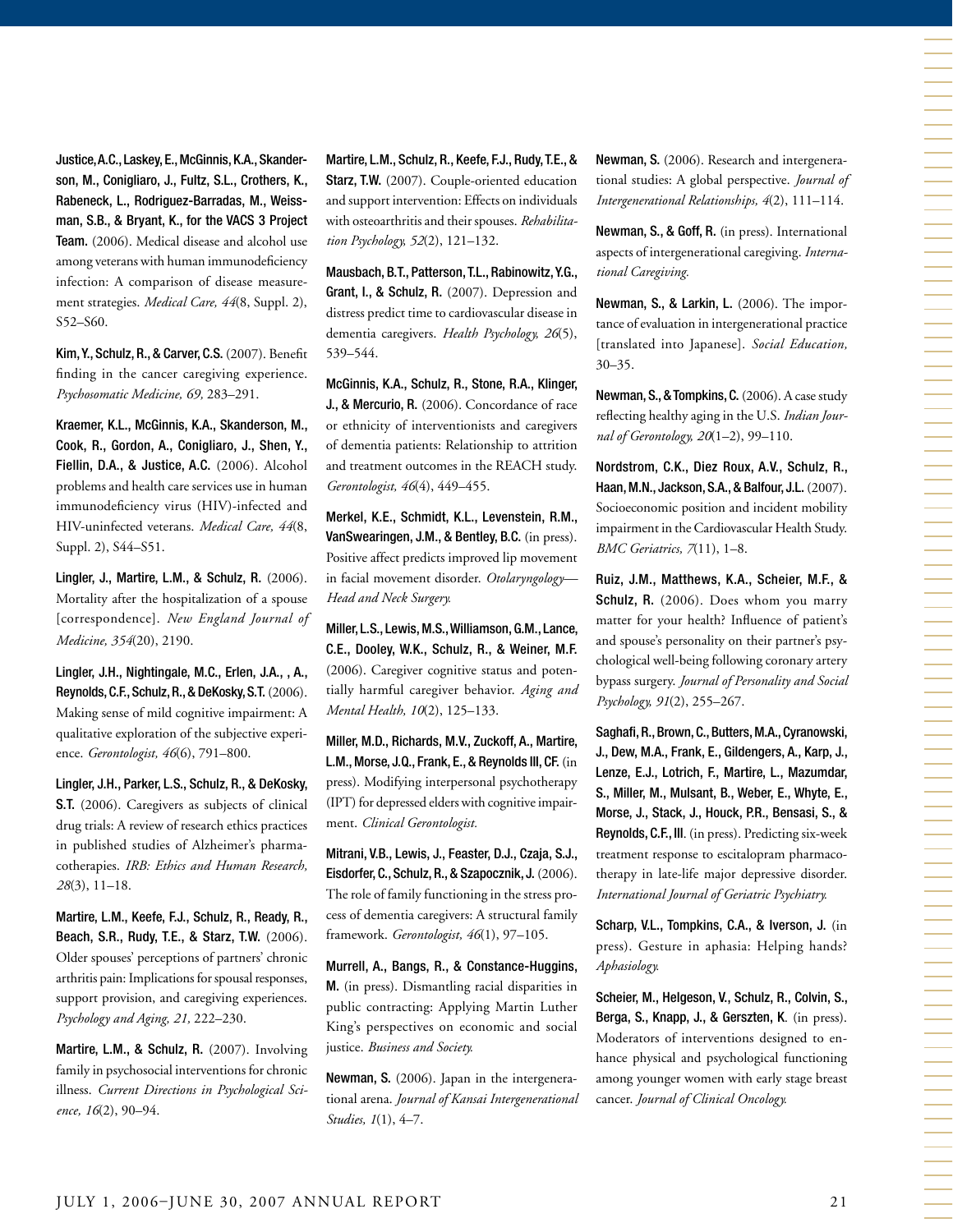## Publications 2006–07, continued

Scheier, M.F., Wrosch, C., Cohen, S., Martire, L.M., Matthews, K.A., Schulz, R., & Zdaniuk, B. (2006). The Life Engagement Scale (LES): Assessing purpose in life. *Journal of Behavioral Medicine, 29,* 291–298.

Schmidt, K.L., Ambadar, Z., Cohn, J.F., & Reed, L.I. (2006). Movement differences between deliberate and spontaneous facial expressions: Zygomaticus major action in smiling. *Journal of Nonverbal Behavior, 30*(1), 37–52.

Schmidt, K.L., Liu, Y., & Cohn, J.F. (2006). The role of structural facial asymmetry in asymmetry of peak facial expressions. *Laterality, 11*(6), 540–561.

Schofield, J.W., & Bangs, R. (2006). Conclusions and further perspectives [Chapter 5]. In J.W. Schofield (Ed.), *Minority group membership, migration, background, and academic achievement.* Berlin, Germany: Social Science Research Center.

Schulz, R. (corresponding author for REACH II investigators). (2006). Enhancing the quality of life of Hispanic/Latino, black/African American, and white/Caucasian dementia caregivers. *Annals of Internal Medicine, 145*(10), 727–738.

Editorial on previous article: Covinsky, K.E. & Johnston, C.B. (2006). Envisioning better approaches to dementia care. *Annals of Internal Medicine, 145,* 780–781.

Schulz, R., Boerner, K., Shear, K., Zhang, S., & Gitlin, L.N. (2006). Predictors of complicated grief among dementia caregivers: A prospective study of bereavement. *American Journal of Geriatric Psychiatry, 14*(8), 650–658.

Schulz, R., Hebert, R., & Boerner, K. (in press). Bereavement after caregiving. Geriatrics.

Schulz, R., Hebert, R.S., Dew, M.A., Brown, S.L., Scheier, M.F., Beach, S.R., Czaja, S.J., Martire, L.M., Coon, D., Langa, K.M., Gitlin, L.N., Stevens, A.B., & Nichols, L. (2007). The Forum—Patient suffering and caregiver compassion: New opportunities for research, practice, and policy. *Gerontologist, 47*(1), 4–13.

Sharma, R.K., McGinnis, K.A., & Documet, P.I. (in press). Disparity in health status and health utilization among Hispanic ethnic subgroups. *Journal of Health and Social Policy.* 

Shelley, M.C., Thrane, L., & Shulman, S.W. (2006). Generational differences in informational technology use and political involvement. *International Journal of Electronic Government Research, 2*(1), 36–53.

Shelley, M.C., Thrane, L., & Shulman, S.W. (2006). Lost in cyberspace: Barriers to bridging the digital divide in e-politics. *International Journal of Internet and Enterprise Management, 4*(3), 228–243. Shulman, S.W. (2006). Whither deliberation? Mass e-mail campaigns and U.S. regulatory rulemaking. *Journal of E-Government, 3*(3), 41–64.

Simko, L.C., McGinnis, K.A., & Schembri, J. (2006). Educational needs of adults with congenital heart disease. *Journal of Cardiovascular Nursing, 21*(2), 85–94.

Stephens, M.A.P., Martire, L.M., Cremeans-Smith, J.K., Druley, J.A., & Wojno, W.C. (2006). Older women with osteoarthritis and their caregiving husbands: Effects of patients' pain and pain expression. *Rehabilitation Psychology, 51,* 3–12.

Tompkins, C.A., Fassbinder, W., Scharp, V.L., & Meigh, K.M. (in press). Activation and maintenance of peripheral semantic features of unambiguous words after right hemisphere brain damage in adults. *Aphasiology.*

Tompkins, C.A., Scharp, V.L., Fassbinder, W., Meigh, K.M., & Armstrong, E. (in press). A different story on 'Theory of Mind' deficit after right hemisphere brain damage in adults. *Aphasiology.*

Tompkins, C.A., Scharp, V.L., Fassbinder, W. & Meigh, K.M. (in press). Coarse coding and discourse comprehension in adults with right hemisphere brain damage. *Aphasiology.*

Tompkins, C.A., Scharp, V.L., & Marshall, R.C. (2006). Communicative value of self-cues in aphasia: A re-evaluation. *Aphasiology, 20,*  684–704.

Van Pelt, D.C., Milbrandt, E.B., Qin, L., Weissfeld, L.A., Rotondi, A.J., Schulz, R., Chelluri, L., Angus, D.C., & Pinsky, M.R. (2007). Informal caregiver burden among survivors of prolonged mechanical ventilation. *American Journal of Respiratory and Critical Care Medicine, 175*(2), 167–173.

Wrosch, C., Dunne, E., Scheier, M.F., & Schulz, R. (2006). Self-regulation of common age-related challenges: Benefits for older adults' psychological and physical health. *Journal of Behavioral Medicine, 29*(3), 299–306.

Wrosch, C., Schulz, R., Miller, G., Lupien, S., & Dunne, E. (2007). Physical health problems, depressive mood, and cortisol secretion in old age: Buffer effects of health engagement control strategies. *Health Psychology, 26*(3), 341–349.

Zavestoski, S., Shulman, S., & Schlosberg, D. (2006). Democracy and the environment on the Internet: Electronic citizen participation in regulatory rulemaking. *Science, Technology, and Human Values, 31*(4), 383–408.

## Books/Book Chapters/ Other Publications

Boerner, K., & Schulz, R. (2006). The role of positive aspects of caregiving in adaptation to bereavement. In B.Vellas, L.J. Fitten, H. Feldman, E. Giacobini, M. Grundman, B. Winblad, & A. Kurz (Eds.), *Research and practice in Alzheimer's disease and cognitive decline* (volume 11, pp. 332–335). Paris: SERDI Publisher.

Comfort, L.K. (2006). Managing intergovernmental response to terrorism and other extreme events. In R.D. Howard, J. Forest, & J. Moore (Eds.), *Homeland security and terrorism: Readings and interpretations* (pp. 217–234). New York: McGraw Hill.

Comfort, L.K. (in press). Asymmetric information processes in extreme events: The 26 December 2004 Sumatran earthquake and tsunami. In D. Gibbons (Ed.), *Communicable crises: Prevention, management, and resolution.* Greenwich, CT: Information Age Publishing, Inc.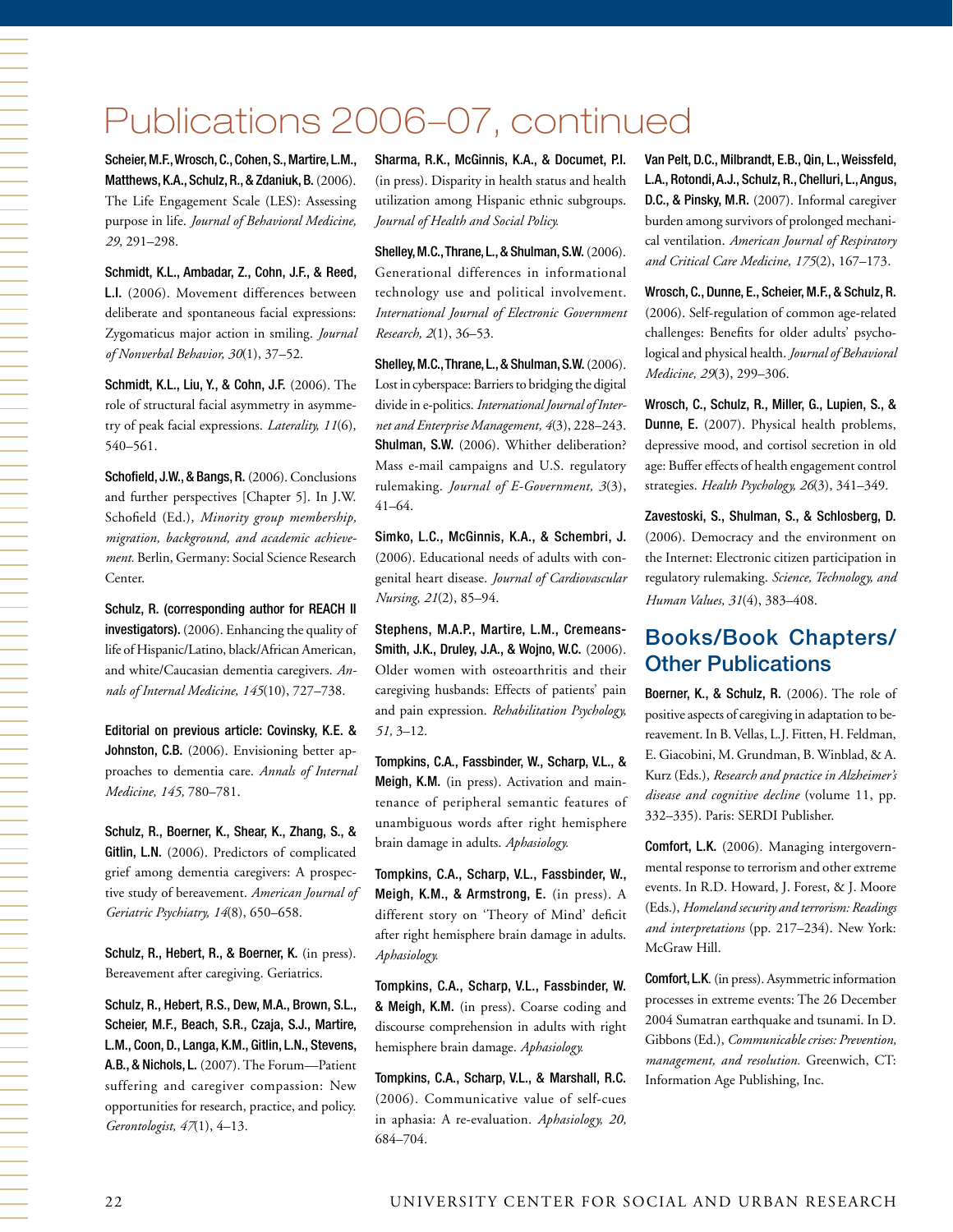Kwon, N., Hovy, E., Zhou, L., & Shulman, S. (2007). Identifying and classifying subjective claims. *Proceedings of the Eighth National Conference on Digital Government Research,* Digital Government Research Center.

Lingler, J.H., & Schulz, R. (2006). Do the benefits of anti-dementia drugs extend to family caregivers? In B. Vellas, L.J. Fitten, H. Feldman, E. Giacobini, M. Grundman, B. Winblad, & A. Kurz (Eds.), *Research and practice in Alzheimer's disease and cognitive decline* (volume 11, pp. 322–327). Paris: SERDI Publisher.

Newman, S. (in press). Family centered community building: An intergenerational perspective. In A. Gore, R.M. Lerner, B. Holland, S. Shields, & I. Katz (Eds.), *Family-centered community building: Current advances.* Hoboken, NJ: Wiley.

Schlosberg, D., Shulman, S.W., & Zavestoski, S. (2006). Virtual environmental citizenship: Webbased public participation on environmental rulemaking in the U.S. In A. Dobson & D. Bell (Eds.), *Environmental citizenship: Getting from here to there* (pp. 207–236). Cambridge, MA: MIT Press.

Schmidt, K.L., & Schulz, R. (2006). Emotions. In J.E. Birren (Ed.), *Encyclopedia of gerontology*  (2nd ed.) Burlington, MA: Academic Press. Schulz, R. (Editor in Chief). (2006). *Encyclopedia of aging* (4th ed). New York: Springer.

Schulz, R., Boerner, K., & Hebert, R.S. (in press). Caregiving and bereavement. In M.S. Stroebe, R.O. Hansson, H. Schut, & W. Stroebe (Eds.), *Handbook of bereavement research and practice: 21st-century perspectives.* Washington, DC: American Psychological Association.

Schulz, R., & Martire, L.M. (in press). Caregiving and employment. In S.J. Czaja & J. Sharit (Eds.), *Work and aging.* Baltimore, MD: Johns Hopkins University Press.

Shulman, S.W. (2007). The federal docket management system and the prospect for digital democracy in U.S. rulemaking. In G. David Garson (Ed.), *Modern public information technology systems: Issues and challenges.* Hershey, PA: Idea Group Press.

Sochats, K., Wu, S., Shuman, L., Bidanda, B., Kelley, M., & Balaban, C. (2007). Disaster policy optimization: A simulation-based approach. In W. Lin, Y. Son, & R. Wysk (Eds.), *Proceedings of the Industrial Engineering Research Conference.*

Sochats, K., Wu, S., Shuman, L., Bidanda, B., Kelley, M., Lawson, B., & Balaban, C. (2007). System implementation issues of dynamic discrete disaster decision simulation system (D4S2)—Phase I. In S.G. Henderson, B.Biller, M.H. Hsieh, J. Shortle, J.D. Tew, & R.R. Barton (Eds.), *Proceedings of the Winter Simulation Conference.*

Stephens, M.A.P., Franks, M.M., Martire, L.M., Norton, T.R., & Atienza, A.A. (in press). Women at mid-life: Stress and rewards of balancing parent care with employment and other family roles. In K. Shifren (Ed.), *Caregiving: A life span perspective.* Washington, DC: American Psychological Association.

Tompkins, C.A., & Scharp, V.L. (in press). Aphasia. In G. Maddox (Ed.), *Encyclopedia of aging* (4th ed). New York: Springer.

Tompkins, C.A., & Scharp, V.L. (in press). Communication disorders. In G. Maddox (Ed.), *Encyclopedia of aging* (4th ed.). New York: Springer.

Tompkins, C.A., & Scharp, V.L. (in press). Hemispheric specialization. In G. Maddox (Ed.), *Encyclopedia of aging* (4th ed.). New York: Springer.

Tompkins, C.A., Scott, A.G., & Scharp, V.L. (in press). Research principles for the clinician. In R. Chapey (Ed.), *Language intervention strategies in adult aphasia* (5th ed.). Baltimore, MD: Lippincott Williams and Wilkins.

## Technical Reports

Bangs, R., Lucas, L., & Olaore, J. (2006). *Diversity among Pennsylvania state boards.* Pittsburgh, PA: University Center for Social and Urban Research.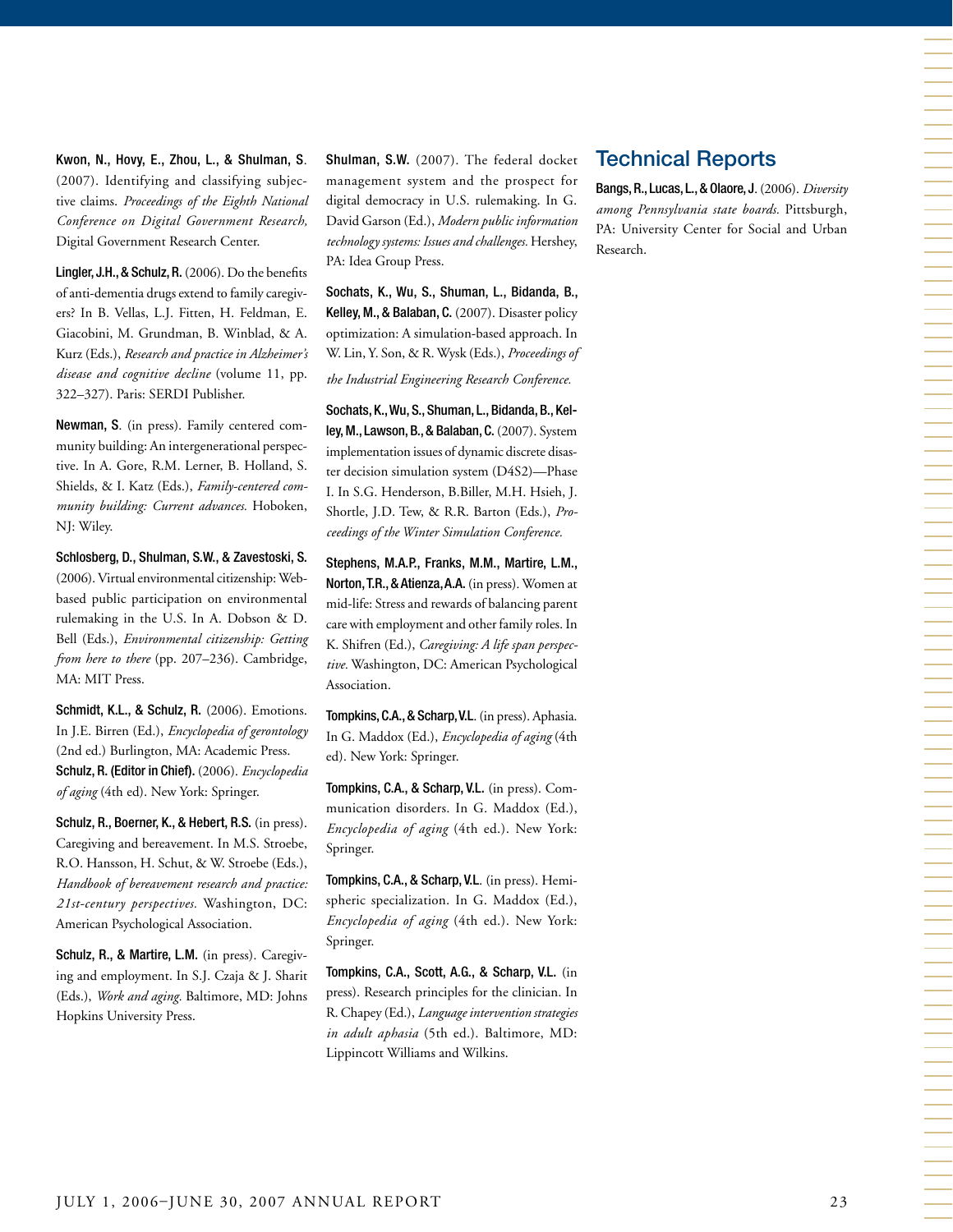## Campus Map



#### **Allen Hall** ...

|   | (Office of Admissions and Financial           |
|---|-----------------------------------------------|
|   | Aid, Office of Alumni Relations)              |
|   | Amos Hall (residence hall)AMOS E3             |
|   | <b>BAPST</b> (map abbreviation for            |
|   | <b>First Baptist Church)</b>                  |
| ٠ | Barco Law Building LAW E3                     |
|   | <b>Bellefield Hall  BELLH G2</b>              |
|   | Bellefield Presbyterian Church PRES D3        |
|   | Bellefield Towers BELLT F1                    |
|   | <b>Benedum Hall BENDM D3</b>                  |
|   | <b>Thomas E. Starzl Biomedical</b>            |
|   | Science Tower (Tower 1) and                   |
|   | <b>Biomedical Science Tower 2 BSTWR B3</b>    |
|   | <b>Biomedical Science Tower 3  BST3 C4</b>    |
|   | The (University) Book Center  BOOK E3         |
|   | Bouquet Gardens  BQGRS E4                     |
|   | (residence halls A-H)                         |
|   | <b>Brackenridge Hall</b>                      |
|   | (residence hall,BRACK E3                      |
|   | Copy Cat, The Pitt Shop, Parking Office)      |
|   | <b>Bruce Hall</b> (residence hall) BRUCE E3   |
|   | <b>Carnegie Library of Pittsburgh,</b>        |
|   | <b>Carnegie Museums</b>                       |
|   | of Pittsburgh  CARNG G3                       |
|   | Cathedral of Learning  CL F2                  |
|   | <b>CATHO</b> (map abbreviation for            |
|   | Ryan Catholic Newman Center)                  |
|   | <b>Center for Bioengineering</b>              |
|   |                                               |
|   | Center for Sports MedicineCSMR C4             |
|   | and Rehabilitation off map                    |
|   | <b>Charles L. Cost Sports Center  COST A1</b> |
|   | <b>CHDEV</b> (map abbreviation for University |
|   | <b>Child Development Center)</b>              |
|   | Chevron Science Center  CHVRN D1              |
|   | Children's Hospital of PittsburghCHILD C3     |
|   | Clapp Hall CLAPP F1                           |

**Community of Reconciliation Bldg.** .CR F1 **Craig Hall** .................................CRAIG G1 **• Eberly Hall** .............................. EBERL D1 **Engineering Auditorium** ........ ENGUD D2 **Eureka Building** *off map* .........EURKA C4 Eureka Building off map .........EURKA C4<br>(3400 Forbes Avenue) **Eye and Ear Institute** ....................EEI C3 **Falk Medical Building** ............ FALKC C3 **Falk School** ..............................FALKS C1 **First Baptist Church** ...............BAPST F1 (United Campus Ministry) **Fitzgerald Field House** ...........FHOUS A2 **Forbes Craig Apartments** .......FBCRG G2 **Forbes Oakland Bldg.** *off map* .FOBLD C4 **Forbes Pavilion** ....................... PAVLN C4 (Forbes Hall [residence hall]; The Health Book Center; Department of Parking, Transportation, and Services) **Forbes Tower** ......................... FRTOW D4 **Fraternity Housing Complex** FRAT B1, C2 **• Frick Fine Arts Building** ......... FKART F3 **Frick Int'l. Studies Academy** ... FRICK D3 **Gardner Steel Conference Center**.....................................GSCC D2 **Heinz Memorial Chapel** ...........HEINZ F2 **Hill Building** ............................... HILL C4 • Hillman Library .............. **Holiday Inn** .............................HOLDY E1 **Holland Hall** (residence hall).....HOLLD E3 **• Information Sciences Building** ...... IS F1 **Iroquois Building** .................... IROQU D4 **Jewish University Center**............ JUC G2 **Kaufmann Medical Building** .....KAU C4 • Langley **Hall** .................... **LAW** *(map abbreviation for Barco Law Building)* **Lawrence Hall**.........................LAWRN E3 **Learning Research & Dev. Ctr.** .LRDC C2 **Litchfield Towers ...........** (residence halls A, B, C) **Loeffler Building** ..................... LOEFF D4

**Crawford Hall** ........................CRAWF E1

|           | Lothrop Hall (residence hall)  LOTHP C3      |  |
|-----------|----------------------------------------------|--|
|           | Lutheran University Center  LUC G2           |  |
|           | Magee-Womens Hosp. off map MAGEE C4          |  |
|           | McCormick Hall (residence hall) .MCCOR E3    |  |
|           | Medical Arts Building  MDART D3              |  |
|           | (Student Health Service)                     |  |
|           | Mellon Institute  MELLI F1                   |  |
|           | (Pittsburgh Supercomputing Center)           |  |
|           | <b>Melwood Maintenance Building</b>          |  |
|           |                                              |  |
| ٠         | Mervis Hall  MERVS F4                        |  |
|           | · UPMC Montefiore  MONF B4                   |  |
|           | . Music Building  MUSIC F1                   |  |
| $\bullet$ | Old Engineering Hall OEH D2                  |  |
|           | Oxford Bldg. (3501 Forbes Ave.) OXFRD C4     |  |
|           | Panther Hall (residence hall)  PANTH B2      |  |
|           | Parkvale Building  VALE D4                   |  |
|           | <b>PAVLN</b> (map abbreviation               |  |
|           | for Forbes Pavilion)                         |  |
|           | Pennsylvania Hall (residence hall). PAHLL C2 |  |
|           | The John M. and Gertrude E.                  |  |
|           | Petersen Events CenterPCNTR B2               |  |
|           | Pittsburgh Athletic Association PAA E2       |  |
|           | Pittsburgh Board of Education  PBE G2        |  |
|           | Post Office (Oakland Branch)POST F4          |  |
|           | <b>PRES</b> (map abbreviation for            |  |
|           |                                              |  |
|           | <b>Bellefield Presbyterian Church)</b>       |  |
|           | UPMC Presbyterian PRESB C3                   |  |
|           | Public Health  PUBHL D3                      |  |
|           | (Crabtree and Parran Halls)                  |  |
|           | Rangos Research Center RANGO C4              |  |
|           | <b>Ruskin Hall  RUSKN F1</b>                 |  |
|           | Ryan Catholic Newman Center  CATHO F1        |  |
|           | (The Oratory) off map                        |  |
|           | St. Paul Cathedral  SPAUL G1                 |  |
|           |                                              |  |
| ٠         | Scaife Hall  SCAIF C3                        |  |
|           | Schenley Park  off map G4                    |  |
|           | Sennott Square SENSQ D4                      |  |

#### **Soldiers and Sailors**

| Memorial Hall SOSAM D2                                                     |  |
|----------------------------------------------------------------------------|--|
| Space Research Coordination Ctr.  SRCC D2                                  |  |
| · Stephen Foster Memorial  STEPH F2                                        |  |
| Sutherland Hall (residence hall). SUTHDB1                                  |  |
| . Thackeray Hall (registration)THACK D2                                    |  |
| Thaw Hall THAW D2                                                          |  |
| <b>Thomas Detre Hall of the Western</b>                                    |  |
| Psychiatric Institute and Clinic TDHC2                                     |  |
| <b>TOWRS</b> (map abbreviation for                                         |  |
| <b>Litchfield Towers)</b>                                                  |  |
| Trees Hall (athletic facilities) TREES A2                                  |  |
| University Center (UPMC) UCTR E1                                           |  |
| <b>University Child Development</b>                                        |  |
| <b>Center</b> off map CHDEV G1                                             |  |
| University Club UCLUB D2                                                   |  |
| University Place Office Bldg.  UPLAC D2                                    |  |
| Univ. Public Safety Bldg. off map  UPSB C4                                 |  |
| <b>University Technology</b>                                               |  |
| Development CenterUTDC G1                                                  |  |
| VA Pittsburgh Healthcare System-<br><b>University Drive Division VA B1</b> |  |
| <b>VALE</b> (map abbreviation for                                          |  |
| Parkvale Building)                                                         |  |
| Van de Graaff Building  VNGRF D2                                           |  |
| . Victoria Building  VICTO C4                                              |  |
| Webster Hall  WEBSR F1                                                     |  |
| Wesley W. Posvar Hall  WWPH E4                                             |  |
| Western Psychiatric Institute                                              |  |
| and Clinic (see Thomas Detre Hall)                                         |  |
| <b>William Pitt Union  WPU E3</b>                                          |  |
| Wyndham Garden Hotel  WYNDH C4                                             |  |
|                                                                            |  |
|                                                                            |  |
| <b>Handicap Parking</b><br>$(P)$ Parking<br>(HP)                           |  |
| Metered<br>• Library in Building<br>Parking                                |  |
|                                                                            |  |